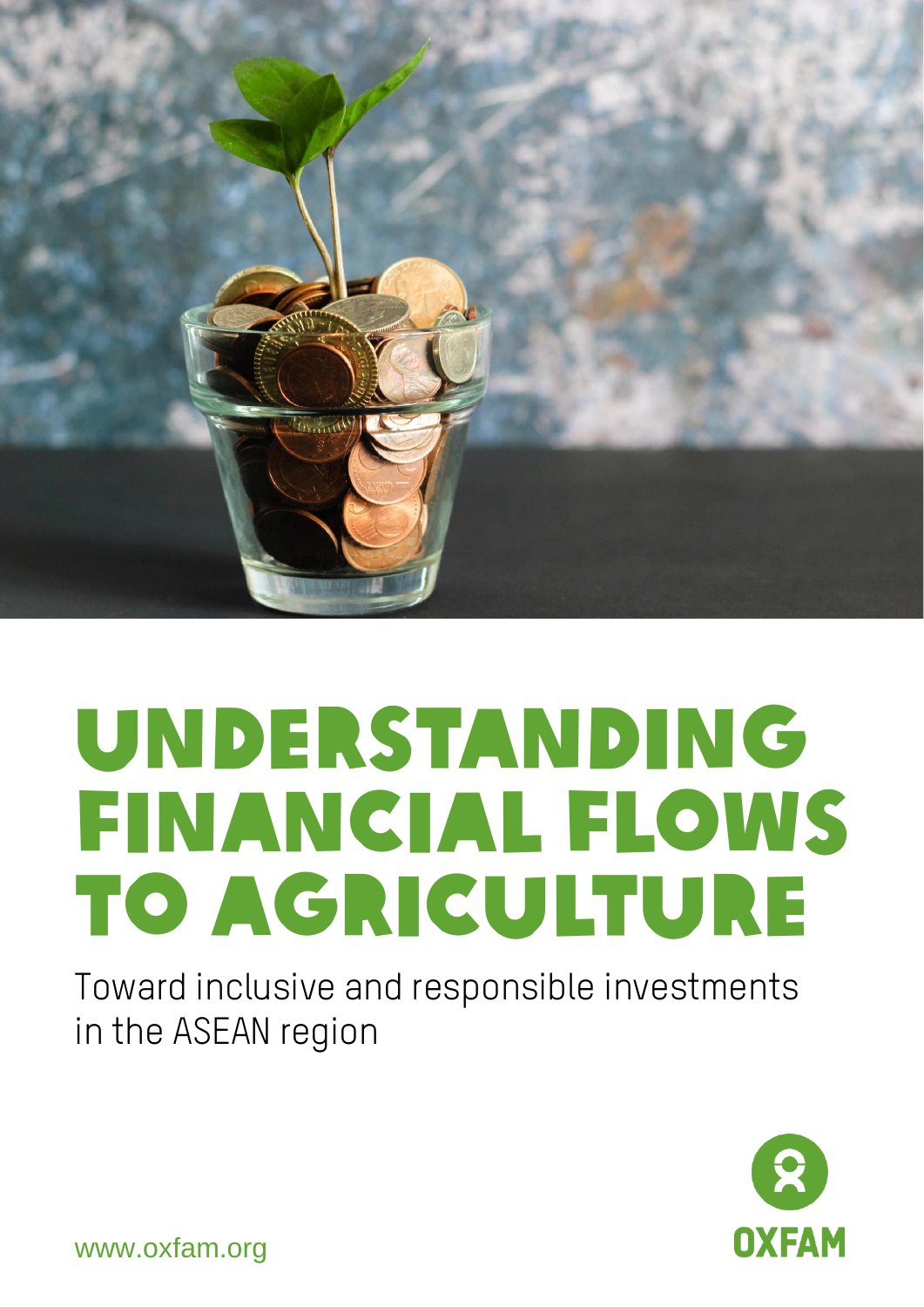This paper, which is a condensed version of the report *Study on ASEAN Regional Financial Flows to Agriculture*, looked at financial flows for agribusiness within and into the 10 ASEAN countries: Brunei Darussalam, Cambodia, Laos, Indonesia, Malaysia, Myanmar, Philippines, Singapore, Thailand, and Vietnam.

With the increasing transboundary agricultural investments between and among these ASEAN countries, it is crucial for the region to: (1) promote the adoption of inclusive and responsible regional investment standards and guidelines, and (2) review and update the ASEAN Comprehensive Investment Agreement to reflect recently adopted policy frameworks and adopt provisions that will mitigate the adverse impacts of cross-border investments, particularly in the agriculture value chain and on women.

© Oxfam International December 2020

This paper was jointly commissioned by Fair Finance Asia (FFA) and the Gender Transformative and Responsible Agribusiness Investments in South East Asia (GRAISEA). It was written by Ward Warmerdam, Jeroen Walstra, Léa Pham Van, and Mara Werkman. Oxfam acknowledges the assistance of Mark Vincent Aranas, Sherma Benosa, Shubert Ciencia, and Tuan Vu in its production. It is part of a series of papers written to inform public debate on development and humanitarian policy issues.

For further information on the issues raised in this paper, please email [advocacy@oxfaminternational.org](mailto:advocacy@oxfaminternational.org)

This publication is copyright but the text may be used free of charge for the purposes of advocacy, campaigning, education, and research provided that the source is acknowledged in full. The copyright holder requests that all such use be registered with them for impact assessment purposes. For copying in any other circumstances, or for re-use in other publications, or for translation or adaptation, permission must be secured and a fee may be charged. E-mail policyandpractice@oxfam.org.uk.

The information in this publication is correct at the time of going to press.

Published by Oxfam GB for Oxfam International under PO Box 30919, 2500GX, The Hague, The Netherlands

Cover photo: Micheile Henderson/Unsplash.com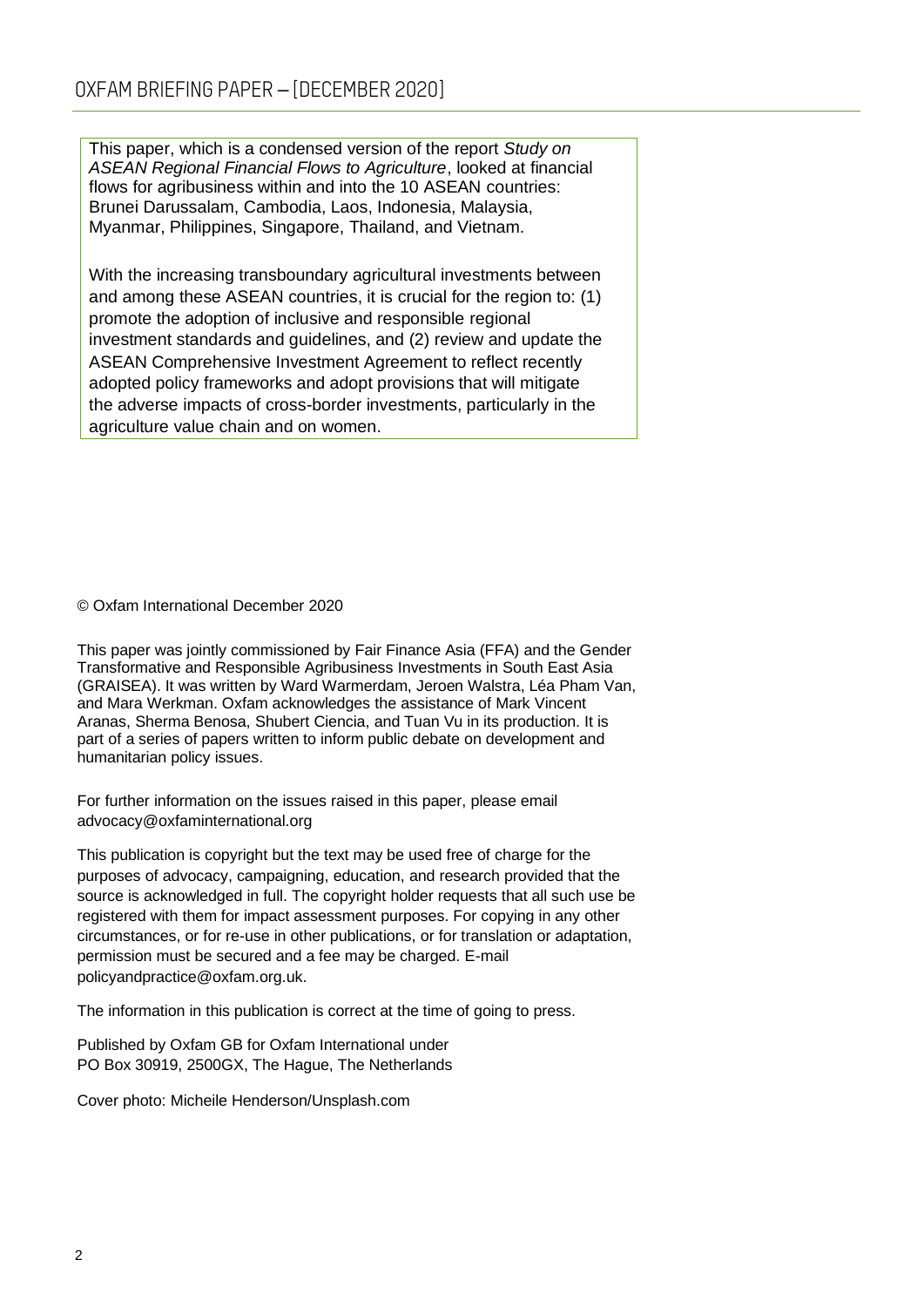### **About this report**

This report has been jointly commissioned by Fair Finance Asia (FFA) and the Gender Transformative and Responsible Business Investment in Southeast Asia (GRAISEA) that are both being supported by the Swedish Embassy in Bangkok, Thailand. FFA is a five-year program being undertaken by a network of civil society organizations in Asia working to ensure that financial institutions operating in the region are transparent and accountable to the Environmental, Social, and Governance (ESG) criteria in their business activities and investment decisions. FFA aspires to reduce inequality in Asia by creating an enabling policy environment for the integration of social and environmental considerations among financial institutions in the region and ensuring that financial institutions advance the interests and needs of local communities toward their well-being. Likewise, GRAISEA is a regional program that aims to overcome barriers to development through responsible, gender-transformative value chains and private sector investments.

### **About Profundo**

With profound research and advice, Profundo aims to make a practical contribution to a sustainable world and social justice. Quality comes first, aiming at the needs of our clients. Thematically, we focus on commodity chains, the financial sector, and corporate social responsibility. More information on Profundo can be found at [www.profundo.nl.](http://www.profundo.nl/)

### **Authorship**

This paper is a condensed version of the report, *Study on ASEAN Regional Financial Flows to Agriculture*, jointly commissioned by FFA and GRAISEA, and researched and written by Ward Warmerdam, Jeroen Walstra, Léa Pham Van, and Mara Werkman. Correct citation of this document: Warmerdam, W., J. Walstra, L. Pham Van, and M. Werkman (2020), December, Understanding Financial Flows to Agriculture: Toward Inclusive and Responsible Investments in the ASEAN Region*,* Amsterdam, The Netherlands: Profundo.

### **Disclaimer**

Profundo observes the greatest possible care in collecting information and drafting publications but cannot guarantee that this report is complete. Profundo assumes no responsibility for errors in the sources used, nor for changes after the date of publication. The report is provided for informational purposes and is not to be read as providing endorsements, representations, or warranties of any kind whatsoever. Profundo will not accept any liability for damage arising from the use of this publication.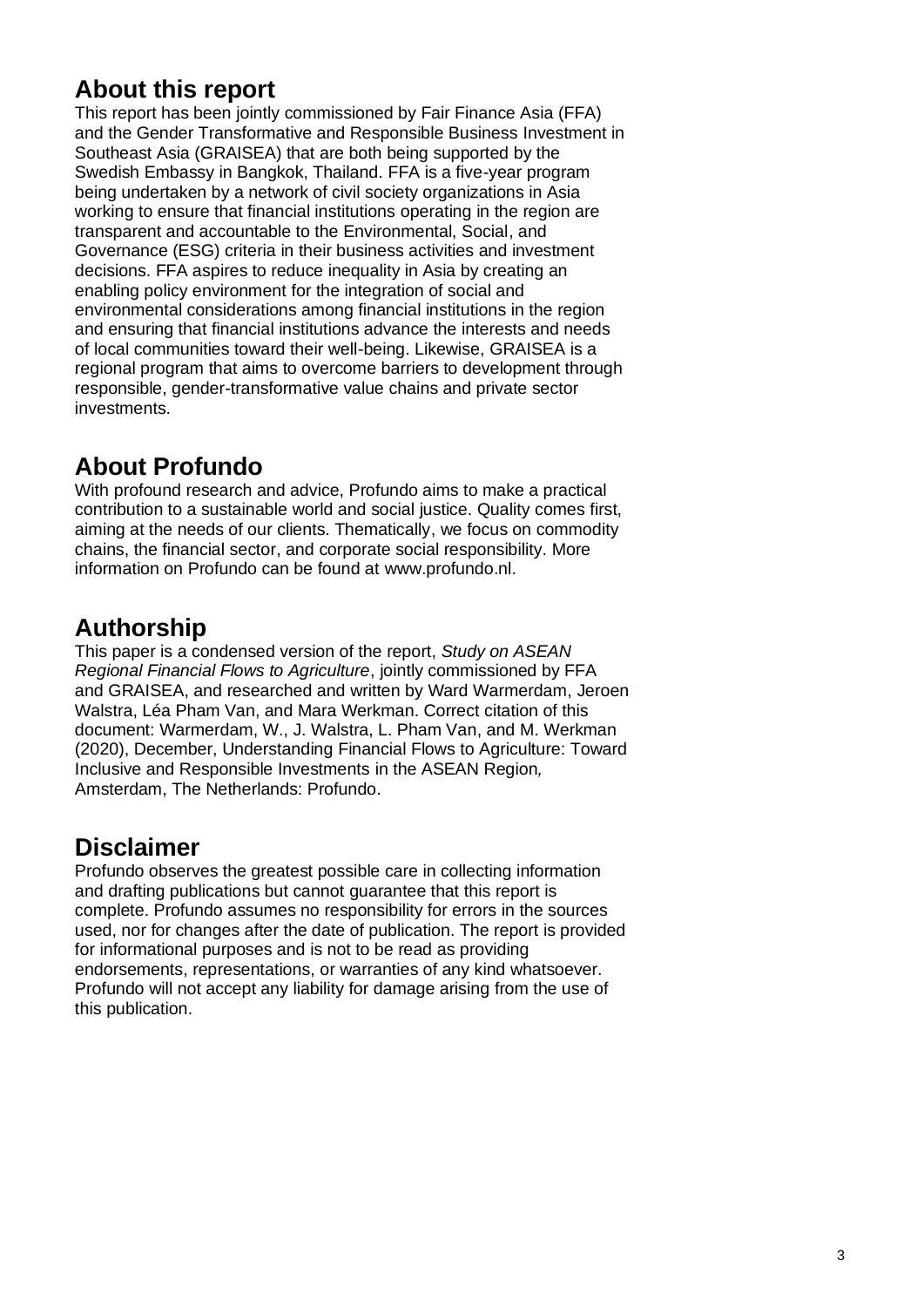

## REGIONAL SNAPSHOT

The period 2014 to 2020 saw flourishing financial flows for agribusinesses between and among ASEAN countries, with financial institutions in the region releasing a total of US\$ 56.4 billion both in investment and as credit. This includes financial flows to companies active in their own economies as well as to other ASEAN countries.

Financial institutions from ASEAN countries provided US\$ 45 billion in loans and underwriting services to selected agribusiness companies. Financial institutions from Malaysia provided credit to most (five) ASEAN countries: Cambodia, Indonesia, the Philippines, Singapore, and Thailand. Financial institutions from Singapore came in next, providing loans and underwriting services to agribusiness companies in four countries: Indonesia, Malaysia, the Philippines, and Thailand.

Meanwhile, Indonesia and Singapore were among the most attractive countries to creditors. Both received agribusiness financing from most countries, with four each. They were followed by Cambodia and Thailand. Each received agriculture financing from three ASEAN countries.

Financial institutions from Thailand were the largest creditors. They provided US\$ 11.4 billion in loans and underwriting to selected companies engaged in agribusiness. This accounts for a quarter of all identified agribusiness credit. Financial institutions from Indonesia were the second largest, providing US\$ 10.2 billion. They were followed by financial institutions from Singapore with US\$ 8.6 billion.

Of the top 15 agribusiness creditors from the ASEAN countries, four financial institutions were from Thailand, three were from Singapore, two were from the Philippines, and another two were from Malaysia. The largest creditor was DBS which provided US\$ 3.7 billion in loans and underwriting services to selected agriculture companies. At second spot was the Malayan Banking (Maybank) with US\$ 3.3 billion, followed by Siam Commercial Bank with US\$ 3.1 billion.

Investors from ASEAN countries invested a total of US\$ 13.9 billion in selected agriculture companies. Of this amount, 99.8% were as shares. The remaining 0.2% was invested in bonds issued by the selected agriculture companies.

Financial institutions from Singapore and Malaysia invested in most ASEAN countries other than their own. Each country invested in five other countries. On the other hand, agriculture companies active in Indonesia and Vietnam received investments from most ASEAN countries other than their own. Each country received investments from three countries. They are followed by agriculture companies in the Philippines and Thailand. Each received investments from two ASEAN countries.

In terms of value, Malaysian investors had invested the most in the selected companies, accounting for 61% (US\$ 8.5 billion) of the total. They are followed by investors from Singapore who accounted for 32%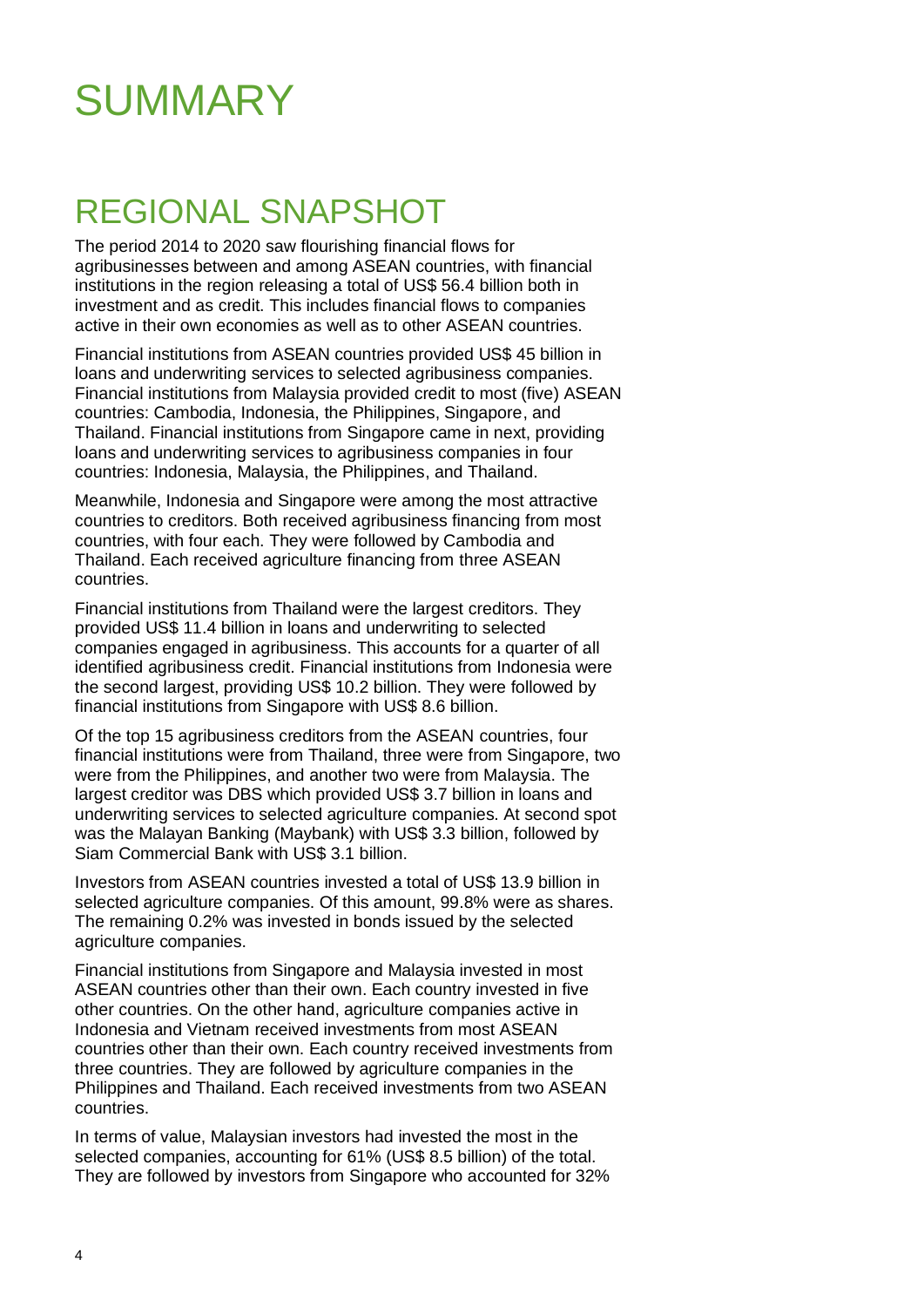(US\$ 4 billion). Coming in third are the Thai investors who accounted for 6% (US\$ 851 million).

The top 15 investors in the bonds and shares of the selected agriculture companies accounted for 92% of the identified investments. Together, these financial institutions invested US\$ 35.9 billion in selected companies. The largest investor was Malaysian Permodalan Nasional Berhad (PNB) which held bonds and shares worth US\$ 6.1 billion, followed by Temasek (US\$ 2.7 billion), and GIC (US\$ 1.1 billion).

## COUNTRY LANDSCAPE

Of the 10 ASEAN countries, Brunei Darussalam does not have any financial links to the selected agriculture companies active in the country. Brunei Darussalam's main industry is oil and gas with a relatively small agriculture sector.

Indonesia, the Philippines, Thailand, and Vietnam, meanwhile, are actively financed by domestic financial institutions. For the Philippines, more than a third of the financial flows to its agriculture are from domestic financial institutions; for Indonesia, a quarter; and for Thailand and Vietnam, more than half.

Myanmar is heavily funded by a non-ASEAN country. Majority of investments come from Japan, then from domestic financial institutions. Meanwhile, Cambodia and Laos have the same active participants—the financial institutions from Vietnam.

Malaysia has diverse funding because of the role of palm oil companies, mainly Nestlé. Other investors are domestic financial institutions as well as financial institutions from Indonesia and Singapore.

Finally, Singapore, a non-agriculture-producing country, plays a key role in the ASEAN region. Financial institutions in Singapore are actively funding agriculture institutions in other ASEAN countries.

## IMPLICATIONS AND RECOMMENDATIONS

With the increasing transboundary agricultural investments between and among ASEAN countries, it is imperative for the region to: (1) promote the adoption of inclusive and responsible regional investment standards and guidelines and (2) review and update the ASEAN Comprehensive Investment Agreement (ACIA) to reflect recently adopted policy frameworks and adopt provisions that will mitigate the adverse impacts of cross-border investments particularly in the agriculture value chain and on women. For it to be meaningful and effective, ASEAN's policy frameworks on investments should cease being voluntary and be transformed into a legally binding regional agreement.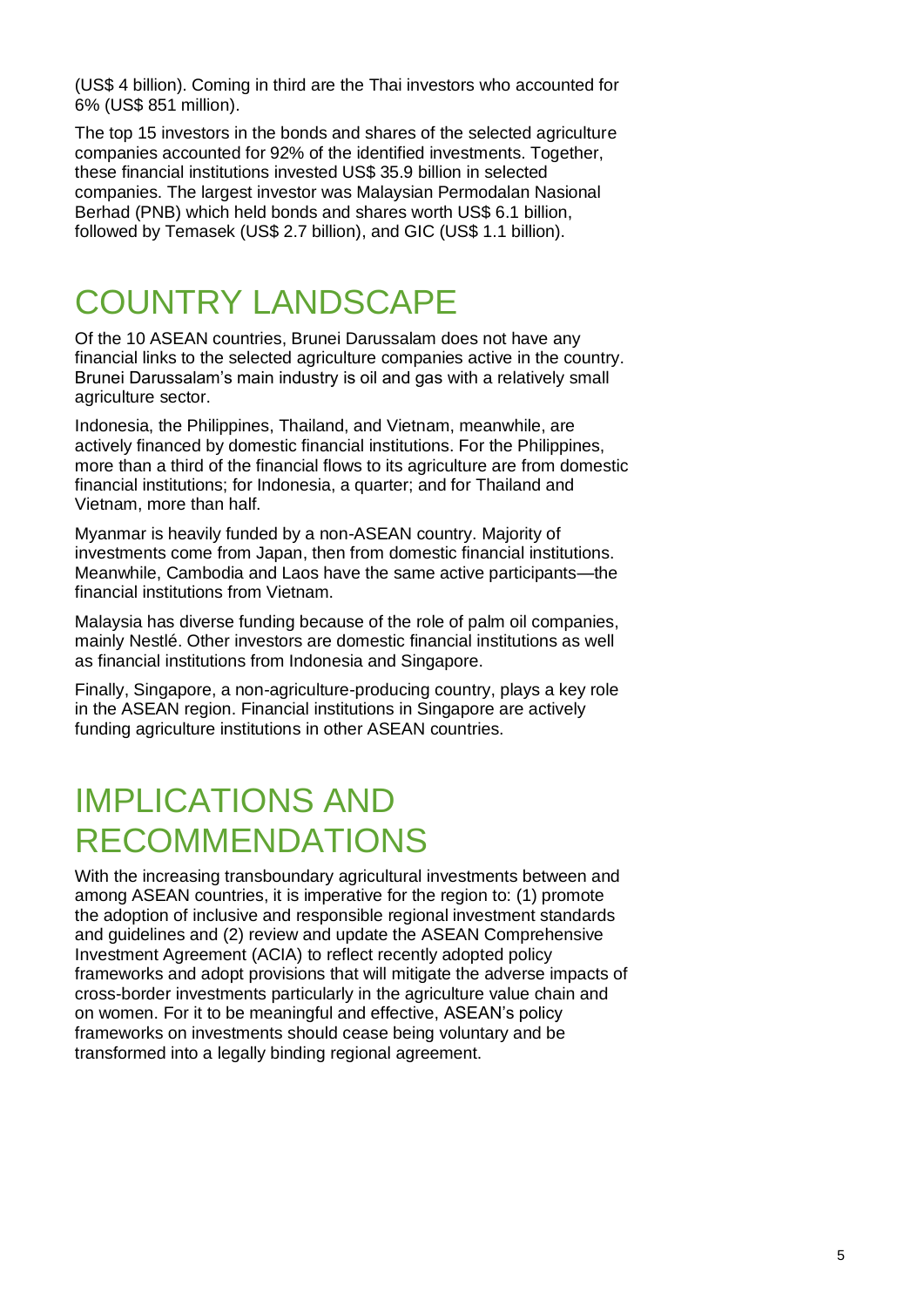## 1 INTRODUCTION

## BACKGROUND AND RESEARCH **OBJECTIVES**

The increasing integration of ASEAN markets, as envisioned by the ASEAN Economic Community (AEC), has opened new opportunities for investment and trade in the region. ASEAN's combined GDP of US\$ 2.6 trillion is the third largest economy in Asia and the seventh largest in the world in 2014, which attracted US\$ 136 billion in foreign direct investments in the same year. These and a combined population of 622 million, which represents the third largest market in the world, are the foundations of the ASEAN's ambition of realizing a fully integrated region in the global economy by 2025.

ASEAN has become a magnet for investments and, as a result, regional policy frameworks have been developed to set investment standards for the region, namely, the "ASEAN Guidelines for Responsible Investments in Food, Agriculture and Forestry" (i.e., RAI Guidelines) that was adopted in 2018 and the "Guidelines for the Promotion of Inclusive Business in the ASEAN" (i.e., IB Guidelines) that was endorsed by the ASEAN Economic Ministers in 2020. Oxfam and the GRAISEA program have been engaging the development and promotion of both guidelines. As the ASEAN concludes the mid-term review of its AEC Blueprint 2025, it will be imperative to dive deeper in understanding investment flows in the region and its implications toward formulating appropriate policy recommendations for the consideration of the ASEAN.

This research is part of a study on Asian regional financial flows in four key sectors that was commissioned by FFA. Its main objective was to identify regional trends in financing to infrastructure, power generation, fossil fuel extraction (oil and gas, as well as coal mining), and agribusiness. The chapter for the agribusiness sector is a collaboration between FFA and GRAISEA. It aims to identify investment trends, challenges, and opportunities in all ASEAN countries to understand the emerging investment regime on agribusiness in the region, analyze its implications, and propose recommendations for the review and updating of the ASEAN Comprehensive Investment Agreement (ACIA) that provides a policy framework for the ASEAN's investment environment.

## METHODOLOGY, SCOPE, AND LIMITATIONS

The study looked at financial flows for agribusiness within and into the 10 ASEAN countries: Brunei Darussalam, Cambodia, Laos, Indonesia, Malaysia, Myanmar, Philippines, Singapore, Thailand, and Vietnam. As far as possible, the company selection included companies that accounted for 75% of the market in each of the countries or, in the absence of this information, company revenue. Additionally, since agriculture is a very diverse sector with multiple commodities, this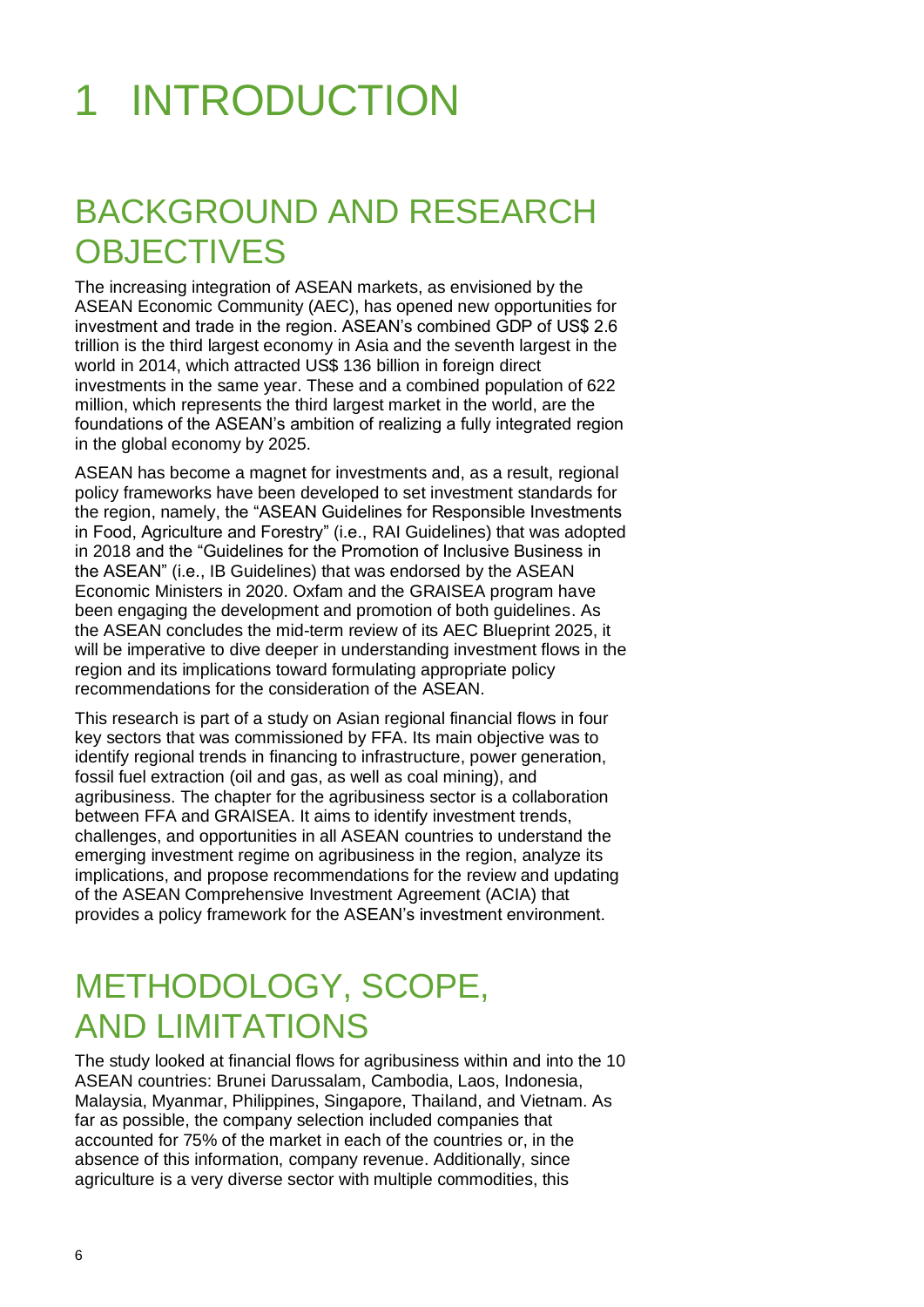research selected the most important companies as reported by relevant industry reports.

This research used industry reports, trade journals, EuroMonitor, EMIS, Orbis, Thomson EIKON, and Bloomberg to develop the list of target companies that were selected on the basis of their market share where this information is available. This research selected the most important companies as indicated in relevant industry reports as listed in Annex 1.

Different financing types for different periods were used. For bonds and shareholdings, the most recent filings in February 2020 were retrieved. For corporate loans and issuance underwriting, the research focused on the period 1 January 2014 to 31 December 2019.

Financial institutions actively decide in which sectors and companies to invest; consequently, they are able to influence the company's business strategy. As such, this research also investigated the shareholdings of financial institutions of the selected companies. However, shareholdings are only relevant for stock-listed companies and not all companies listed in the study are on a stock exchange.

The financial databases do not always include details on the levels of individual financial institutions' contribution to a deal. Individual bank contributions to syndicated loans and underwriting were recorded to the largest extent possible. The details of these loans were included in the financial databases. In many cases, the total value of a loan or issuance is known, as well as the number of banks that participate in the loan or issuance. However, the amount that each individual bank commits to the loan or issuance has to be estimated.

This research uses a two-step method to calculate this amount: (1) the ratio of an individual institution's management fee to the management fees received by all institutions, and (2) the "bookratio" to determine the commitment distribution of bookrunners and other managers when the fee is unknown for one or more participants in a deal.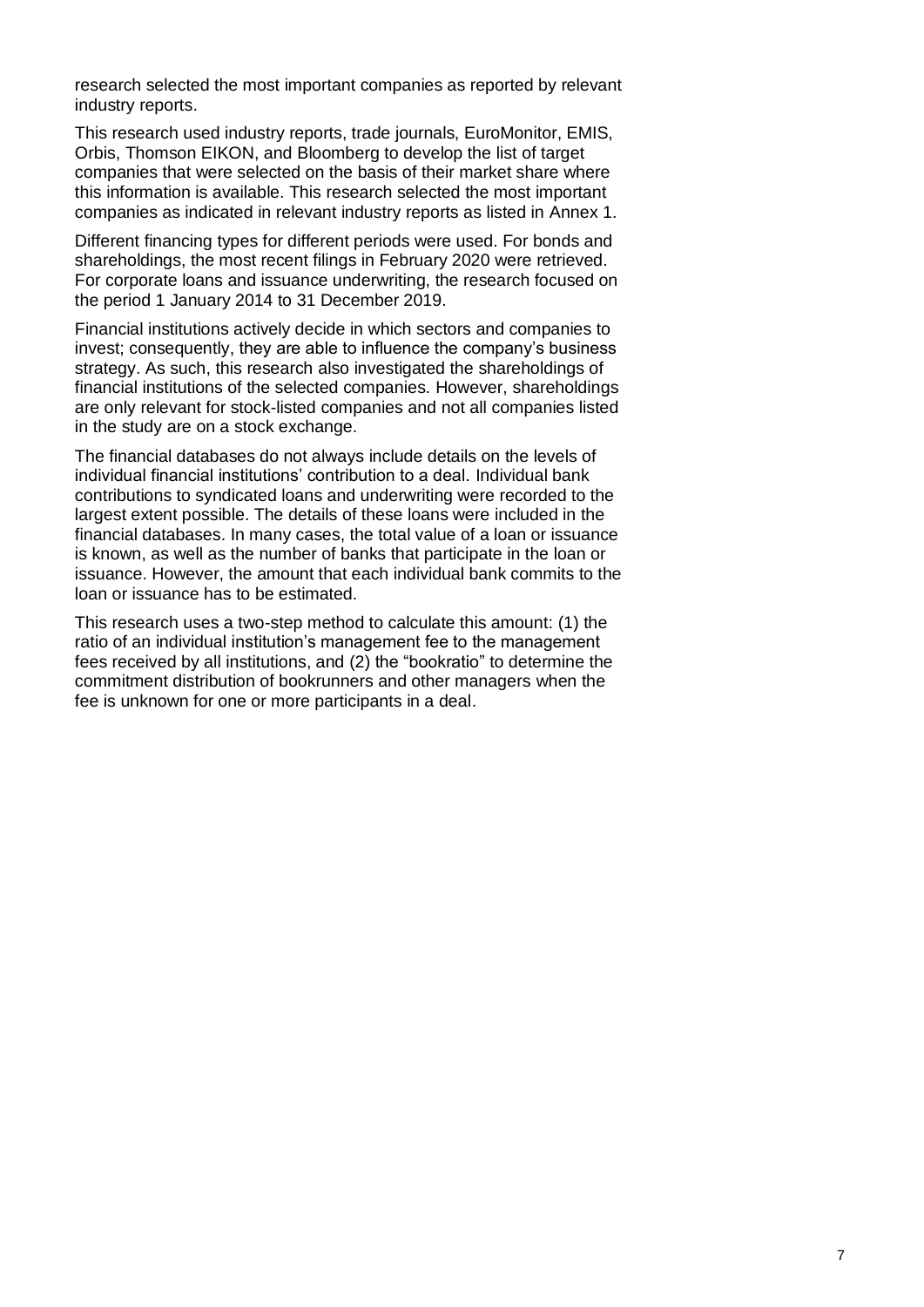## 2 FINANCIAL FLOWS TO AGRIBUSINESS IN ASEAN

## GENERAL OVERVIEW

## CREDITORS INVESTORS

## S\$ 45 billior total amount of loans and underwriting services provided by financial institutions from ASEAN countries to selected agriculture companies in the form of loans in the form of insurance underwriting services **COUNTRY OF FINANCIAL INSTITUTIONS THAT PROVIDED CREDIT IN MOST COUNTRIES** Malaysia (provided Singapore (provided

credit to five countries)

credit to four countries)

#### COUNTRIES RECEIVING CREDIT **FROM MOST COUNTRIES**

Indonesia and Singapore (received from four countries)

Cambodia and Thailand (received from three countries)

#### **BIGGEST CREDITORS** (COUNTRY)

Financial institutions from Thailand (US\$ 11.4 billion), Indonesia (US\$ 10.2 billion), and Singapore (US\$ 8.6 billion)

#### **LARGEST CREDITORS** (FINANCIAL INSTITUTIONS)

DBS (US\$ 3.7 billion), Malayan Banking (US\$ 3.3 billion), and Siam Commercial Bank (US\$ 3.1 billion)



#### **BIGGEST INVESTORS** (FINANCIAL INSTITUTIONS)

Malaysian Permodalan Nasional Berhad (US\$ 6.1 billion), Temasek (US\$ 2.7 billion), and GIC (US\$ 1.1 billion)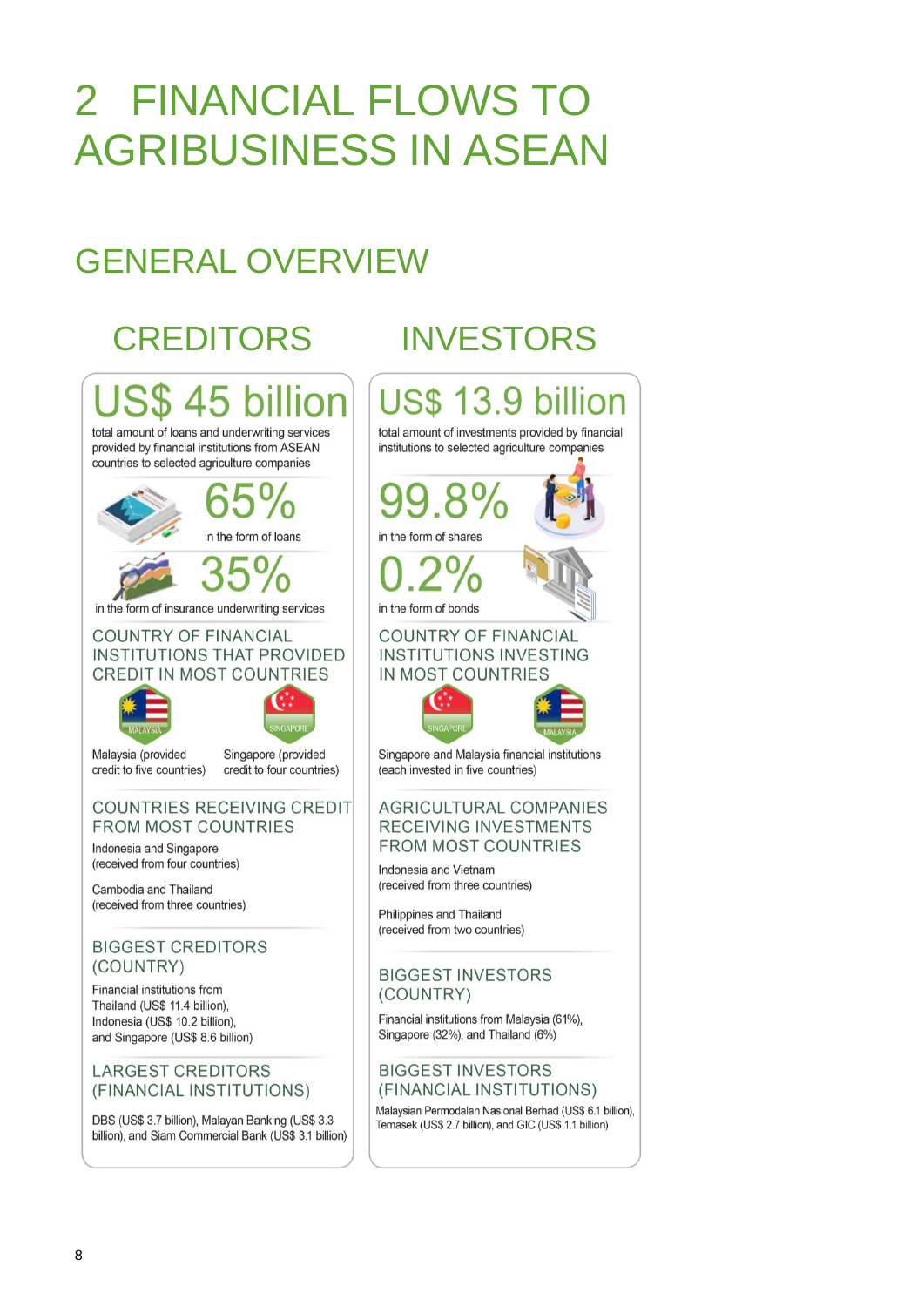### **Creditors**

During the period of study, financial institutions from ASEAN countries provided US\$ 45 billion in loans and underwriting services to selected agriculture companies. This includes financial flows to companies active in their own economies, as well as to other ASEAN countries. Sixty-five percent of all identified credit provided to companies engaged in agriculture was in the form of loans. The remaining 35% was in the form of issuance underwriting services.

Financial institutions from Malaysia provided the most credit to agriculture companies in five ASEAN countries (i.e., Cambodia, Indonesia, the Philippines, Singapore, and Thailand). Coming in second was Singapore, which provided agriculture financing in Indonesia, Malaysia, the Philippines, and Thailand.

Meanwhile, Indonesia and Singapore received agribusiness financing from most ASEAN countries. Each received credit from four countries. They were followed by Cambodia and Thailand. Each received agriculture financing from three ASEAN countries.

A closer look at the value of the financial flows to agriculture—including financial flows to companies operating in their own economies—shows that financial institutions from Thailand were the largest creditors. They provided US\$ 11.4 billion in loans and underwriting to selected agribusiness companies. This accounts for a quarter of all identified agribusiness credit at US\$ 10.2 billion. Singapore is second with US\$ 8.6 billion in loans and underwriting services.

Of the top 15 agribusiness creditors from ASEAN countries, four were from Indonesia, another four were from Thailand, three were from Singapore, two were from the Philippines, and another two were from Malaysia. The largest was DBS. It provided US\$ 3.7 billion in loans and underwriting services to selected agriculture companies. Malayan Banking (Maybank) was second with US\$ 3.3 billion, followed by Siam Commercial Bank with US\$ 3.1 billion.

### **Investors**

Investors from the ASEAN countries invested a total of US\$ 13.9 billion in selected agriculture companies, of which 99.8% were in shares and the remaining 0.2% were in bonds.

Financial institutions from Singapore and Malaysia invested in agribusiness in most ASEAN countries. Each country invested in five other ASEAN countries. Malaysian financial institutions invested in Indonesia, the Philippines, Singapore, Thailand, and Vietnam. Singaporean financial institutions invested in Indonesia, Malaysia, the Philippines, Thailand, and Vietnam.

Meanwhile, agriculture companies active in Indonesia and Vietnam received investments from most ASEAN countries, with three each. They were followed by agriculture companies in the Philippines and Thailand, with each country receiving investments from two ASEAN countries.

In terms of value, investors from Malaysia had invested the most in the selected companies. Malaysian investments accounted for 61% (US\$ 8.5 billion) of the identified investments in the selected companies. They were followed by investors from Singapore who accounted for 32% (US\$ 4.5 billion), and Thai investors who accounted for 6% (US\$ 851 million).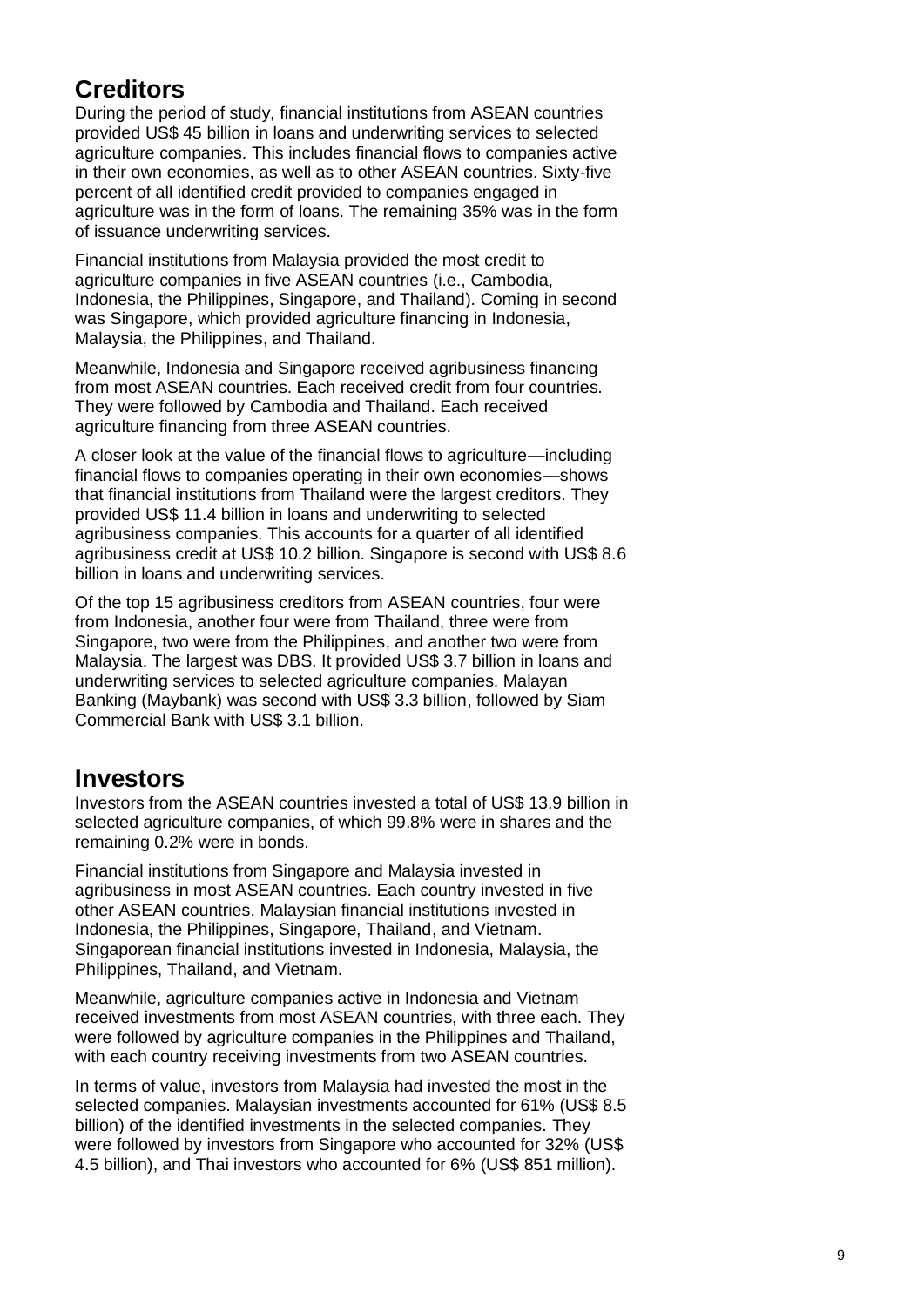The top 15 investors in the bonds and shares of the selected agriculture companies at the most recent filing date accounted for 92% of the identified investments. Together, these financial institutions invested US\$ 35.9 billion in selected companies. The largest investor was Malaysian Permodalan Nasional Berhad (PNB), which held bonds and shares worth US\$ 6.1 billion. Temasek was second with US\$ 2.7 billion, and third was GIC (Singapore) with US\$ 1.1 billion.

## **COUNTRY-LEVEL OVERVIEW**

CREDIT

No loans and underwriting services to, nor investments in agriculture companies active in Brunei Darussalam were identified



**INDONESIA** 

**LAOS** 

**MALAYSIA** 

CREDIT<br>USS 3.2 billion<br>80% in the form of loans<br>20% in the form of issuance underwriting services US\$ 2.4 billion from Japan<br>US\$ 533 million from France<br>US\$ 174 million from the Netherlands **INVESTMENT** No investments in the bonds and shares of agriculture<br>companies active in Myanmar were identified.

**BRUNEI DARUSSALAM** 

#### **CREDIT**

US\$ 2.1 billion<br>78% in the form of issuance underwriting services<br>22% in the form of loans

US\$ 1.1 billion from Vietnam US\$ 546 million from Thailand<br>US\$ 159 million from Malaysia

#### **INVESTMENT**

US\$ 15.3 million worth of shares exclusively shareholding in two Vietnamese-listed companies No investments in bonds and shares were identified **CAMBODIA** 

#### CREDIT US\$ 44.4 billion

72% in the form of loans 28% in the form of credit

US\$ 10.1 billion from Indonesia US\$ 7.3 billion from Japan<br>US\$ 7.0 billion from Thailand

#### **INVESTMENT**

US\$ 12.3 billion investments 97% in the form of shareholdings 3% in bonds

US\$ 7.0 billion from the United State US\$ 1.9 billion from the United Kingdom<br>US\$ 619 million from Bermuda

#### **CREDIT**

US\$ 1.1 billion One-third was in the form of loans Two-thirds were in the form of issuance underwriting<br>services from Vietnamese financial institutions

#### **INVESTMENT**

US\$ 15.3 million exclusively in shareholdings in two Vietnamese agriculture companies

US\$ 9.4 million from South Korea US\$ 4.2 million from United Kingdom US\$ 1.4 million from Finland

**CREDIT** 

US\$ 58.7 billion 87% in the form of loans 13% in the form of issuance underwriting services

US\$ 10.5 billion from United States<br>US\$ 8.0 billion from United Kingdom<br>US\$ 6.4 billion from France

#### **INVESTMENT** US\$ 151 billion in bonds and shares 97% in shares 3% in honds

US\$ 85.6 billion from the United States US\$ 17.1 billion from Canada US\$ 10.5 billion from Japan

### **CREDIT** US\$ 11.3 billion<br>58% in the form of loans<br>42% in issuance underwriting services

US\$ 4.1 billion from the Philippines US\$ 1.7 billion from Japan<br>US\$ 1.2 billion from the United Kingdom

#### **INVESTMENT**

US\$ 1.5 billion 98% in shareholdings<br>2% in bonds US\$ 1.1 billion from the United States<br>US\$ 122 million from the United Kingdom<br>US\$ 89 million from Bermuda

### CREDIT

US\$ 53.2 billion 83% in the form of loans 17% in issuance underwriting services

US\$ 7.1 billion from Chinese institutions US\$ 5.6 billion from Japan<br>US\$ 5.5 billion from the United Kingdom

#### **INVESTMENT**

US\$ 5.4 billion 96% in shareholdings 4% in bonds

US\$ 2.5 billion from Singapore US\$ 2.5 billion from Singapore<br>US\$ 1.6 billion from the United States<br>US\$ 455 million from Bermuda

#### **CREDIT**

US\$ 21.1 billion<br>60% in the form of loans 40% in issuance underwriting services

US\$ 10.9 billion from Thailand US\$ 3.3 billion from Japan<br>US\$ 3.3 billion from Japan<br>US\$ 1.5 billion from the United States

**INVESTMENT** US\$ 2.4 billion 99.8% in shareholdings 0.2% in bonds US\$ 846 million from Thailand US\$ 774 million from the United States US\$ 409 million from Singapore

#### **CREDIT**

US\$ 1.1 billion 10% in the form of loans<br>10% in the form of loans<br>90% in issuance underwriting services

US\$ 646 million from Vietnam US\$ 147 million from the United Kingdom<br>US\$ 147 million from the United Kingdom<br>US\$ 105 million from Switzerland

#### **INVESTMENT**

US\$ 2.4 billion in shares US\$ 947 million from the United States US\$ 435 million from Singapore US\$ 170 million from South Korea

**VIETNAM** 



**PHILIPPINES** 



SINGAPORE

**THAILAND**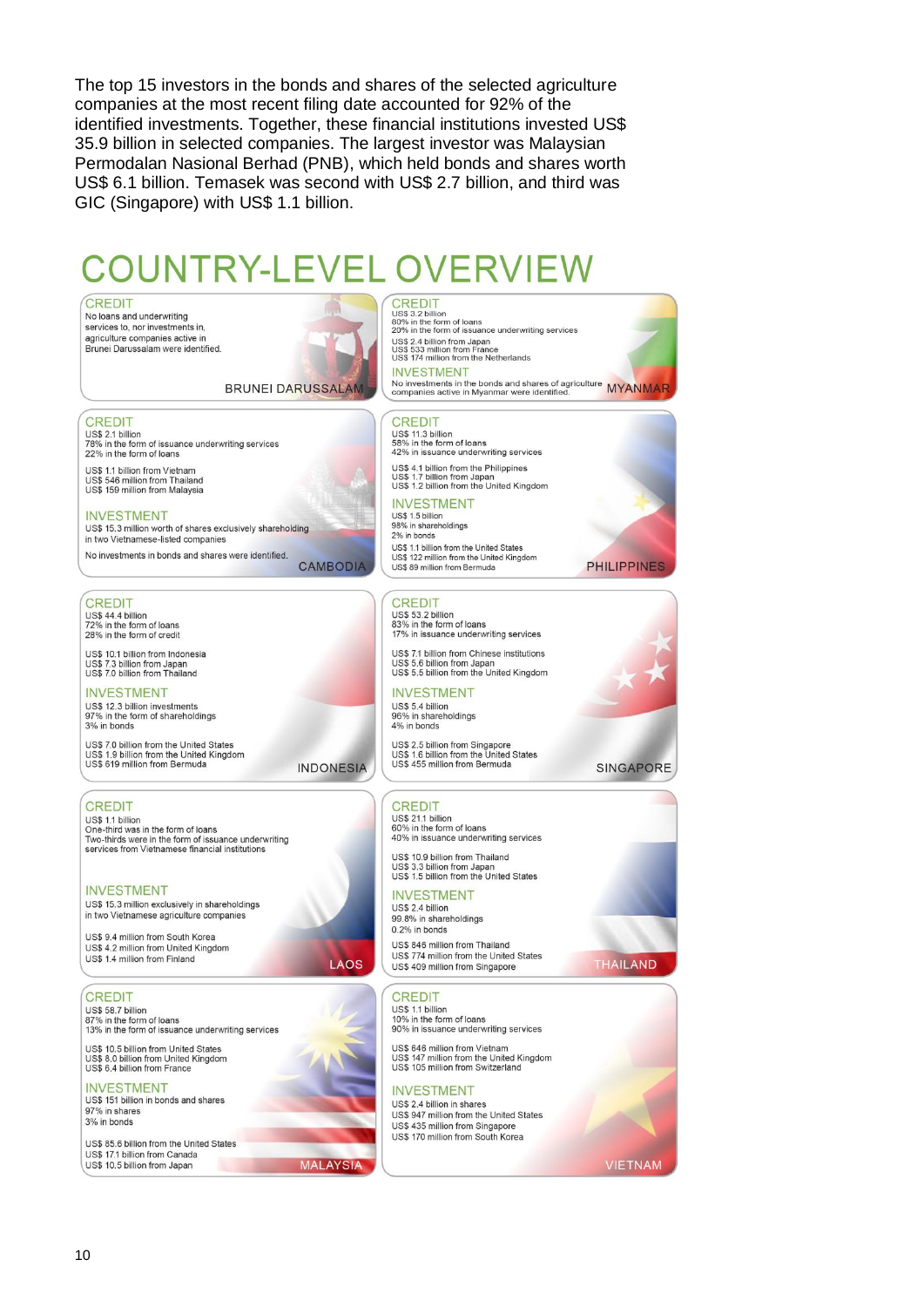### **Brunei Darussalam**

No loans and underwriting services to, nor investments in agriculture companies active in Brunei Darussalam were identified.

## **Cambodia**

#### **Creditors**

Agriculture companies active in Cambodia attracted US\$ 2.1 billion in loans and underwriting services. Seventy-eight percent of these were in the form of issuance underwriting services. The remaining 22% were provided through loans. Financial institutions from Vietnam provided more than half of the identified loans and underwriting services to agriculture companies active in Cambodia with US\$ 1.1 billion in credit. They were followed by financial institutions from Thailand with US\$ 546 million and Malaysia with US\$ 159 million.

The top 15 creditors of the selected agriculture companies active in Cambodia provided nearly all the identified credit. Seven were financial institutions from Vietnam and four were from Thailand. The largest creditor was the Bank for Investment and Development of Vietnam (BIDV), which provided loans and underwriting services worth US\$ 655 million. The second largest was Siam Commercial Bank with US\$ 347 million. At third spot was the Ho Chi Minh City Development Joint Stock Commercial Bank (HDBank) with US\$ 180 million.

Financial institutions from ASEAN countries provided 88% of the identified credit to companies engaged in agriculture in Cambodia. Together, these financial institutions provided US\$ 1.8 billion in loans and underwriting services. The top 13 agribusiness creditors from ASEAN countries in Cambodia were Vietnamese (8), Thai (4), and Malaysian (1).

#### **Investors**

Investors held shares worth US\$ 15.3 million in companies active in agribusiness in Cambodia that were exclusive shareholdings in the Vietnam Rubber Group and Hoang Anh Gia Lai, which are Vietnameselisted companies. No investments in the bonds and shares of the agriculture companies active in Cambodia from ASEAN-based financial institutions were identified.

### **Indonesia**

#### **Creditors**

The selected agriculture companies active in Indonesia attracted loans and underwriting services of US\$ 44.4 billion. Of these, 72% were in the form of loans and 28% were in the form of credit. Financial institutions from Indonesia provided the biggest identified credit amounting to US\$ 10.1 billion. The second biggest was from financial institutions from Japan with US\$ 7.3 billion. The third biggest, amounting to US\$ 7.0 billion, was courtesy of Thailand.

The top 15 creditors for agriculture in Indonesia provided 59% of all identified loans and underwriting services to selected companies. Together, these financial institutions provided US\$ 26 billion in credit. The largest creditor was Mizuho Financial with US\$ 3.6 billion in loans and underwriting services. Coming in second was Bank Mandiri with US\$ 2.9 billion. They were followed by Krung Thai Bank with US\$ 2.4 billion.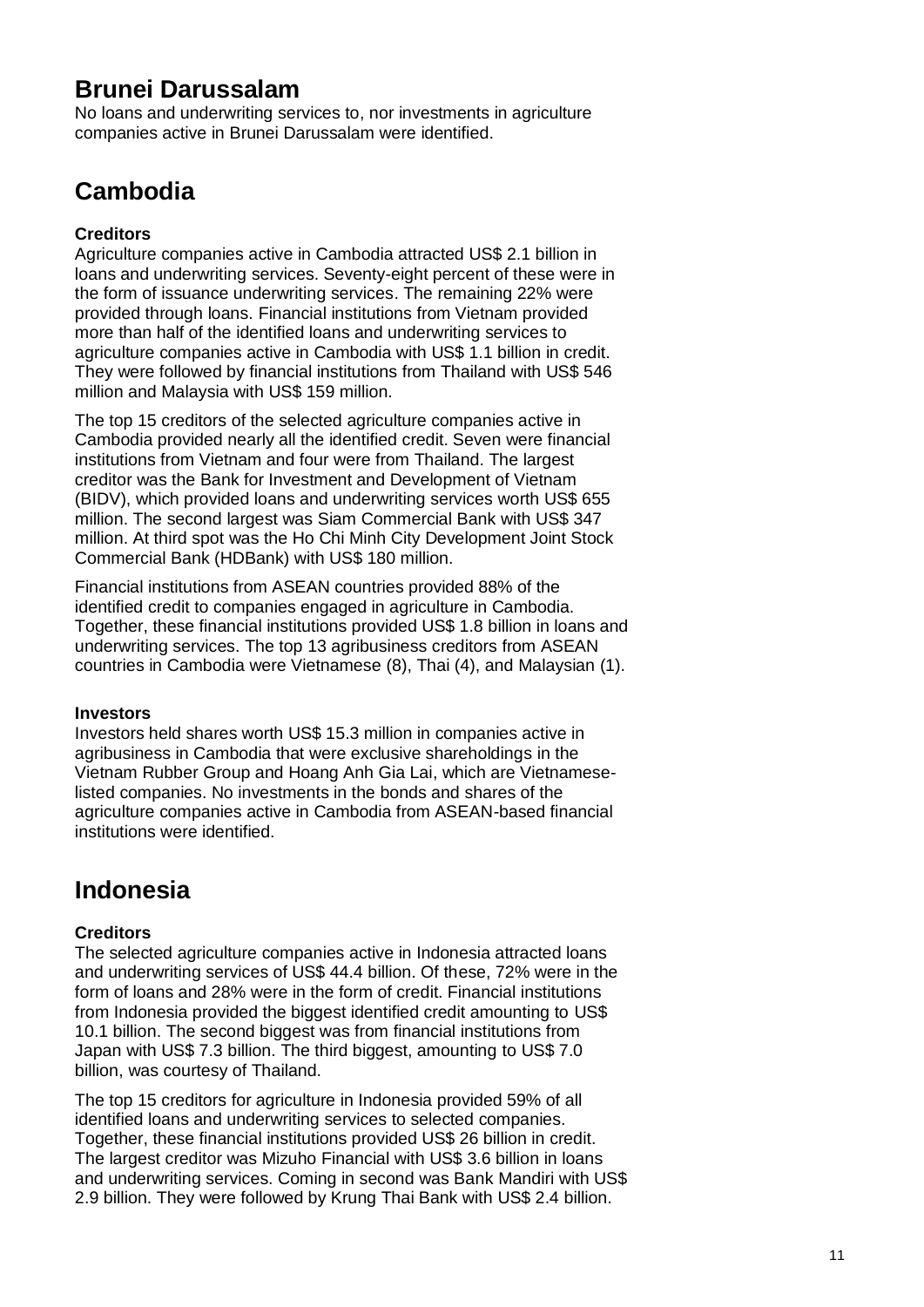The significant role of Thai banks is explained by the role of the Thai conglomerate Charoen Pokphand Group in Indonesia.

Financial institutions from ASEAN countries provided 55% of the identified credit to agribusiness companies in Indonesia. Together, they provided US\$ 24.3 billion in loans and underwriting services. Five of the top 15 ASEAN creditors were from Indonesia. Three financial institutions were from Thailand and another three were from Singapore. The largest creditor was Bank Mandiri, which provided US\$ 2.9 billion in loans and underwriting services. They were followed by Krung Thai Bank with US\$ 2.4 billion and Bank Central Asia with US\$ 2.0 billion.

#### **Investors**

Agriculture companies active in Indonesia attracted US\$ 12.3 billion in investments. Of these, 97% were in the form of shareholdings. The remaining 3% were in the form of bonds. Financial institutions from the United States held US\$ 7.0 billion bonds and shares. Financial institutions from the United Kingdom held US\$ 1.9 billion. Those from Bermuda held US\$ 619 million.

The top 15 agribusiness investors accounted for 63% of all identified investments in bonds and shares. Together, these financial institutions held a total investment of US\$ 7.8 billion. The top three investors were all US asset managers. These were: Vanguard with US\$ 1.3 billion in bonds and shares, BlackRock with US\$ 1.1 billion, and Schroders with US\$ 866 million.

Financial institutions from ASEAN countries accounted for 7% of all identified investments in the bonds and shares of agriculture companies active in Indonesia. Together, they held a total investment of US\$ 828 million. The largest investors were the Singaporean GIC with US\$ 288 million. They were followed by Social Security Office of Thailand with US\$ 260 million and MFC Asset Management with US\$ 59 million.

### **Laos**

#### **Creditors**

Agriculture companies active in Laos attracted US\$ 1.1 billion in loans and underwriting services. Thirty-two percent of this credit was in the form of loans, while the remaining 68% was provided in the form of issuances underwriting. These were from Vietnamese financial institutions which indicate the huge role of Vietnamese companies in agriculture in Laos.

Eight financial institutions were identified as having provided loans and underwriting services to agriculture companies active in Laos. The largest creditor was Bank for Investment and Development of Vietnam which provided credit worth US\$ 655 million. They were followed by HDBank with US\$ 180 million and then by Vietnam Prosperity Bank with US\$ 153 million.

#### **Investors**

Investors held shares worth US\$ 15.3 million in companies active in agribusiness in Laos. These investments were exclusively in shareholdings in two Vietnamese agriculture companies (i.e., Vietnam Rubber Group and Hoang Anh Gia Lai). Investors from South Korea held the largest proportion of identified investments at 62% (US\$ 9.4 million).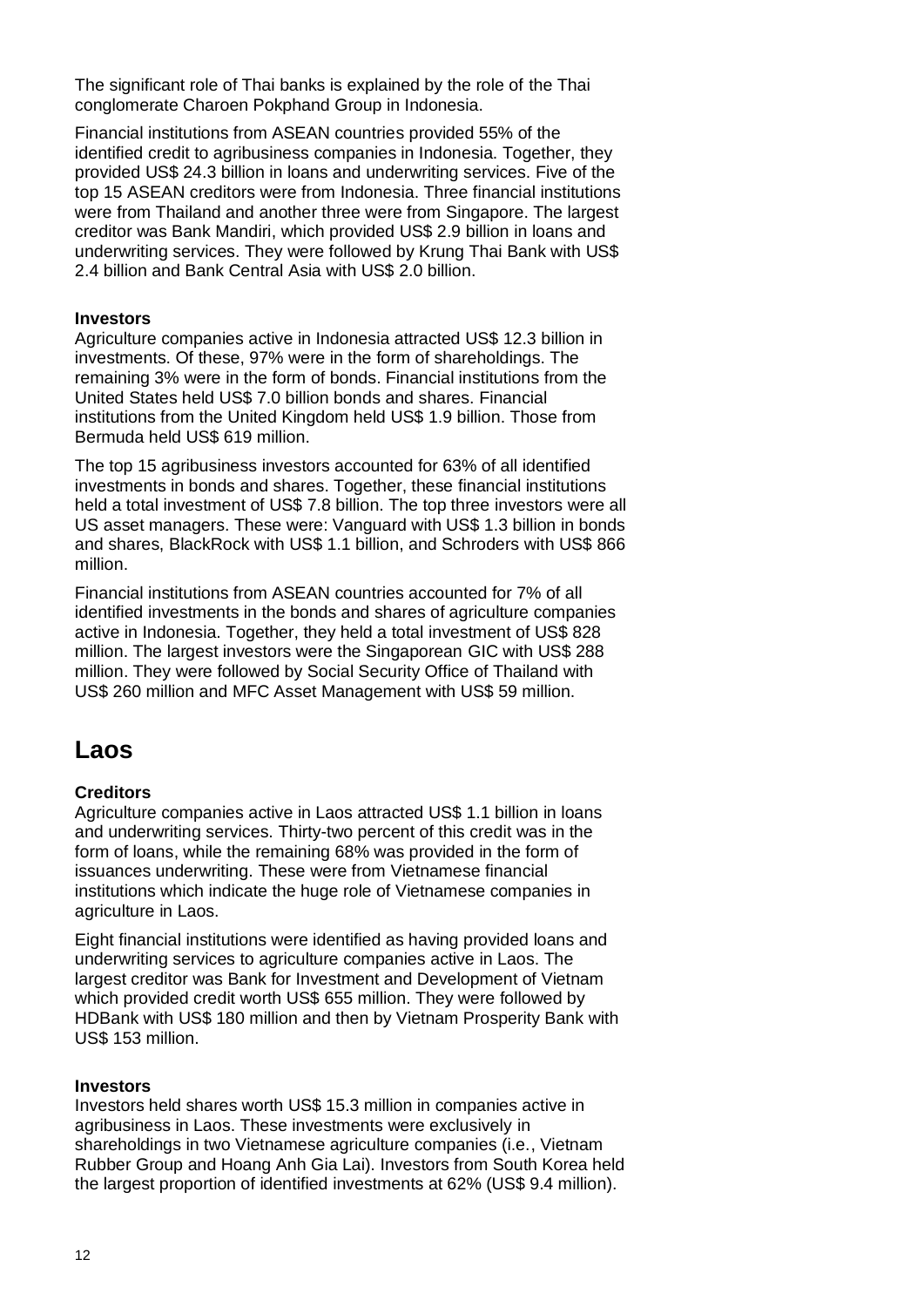They were followed by financial institutions from United Kingdom with US\$ 4.2 million, and then those from Finland with US\$ 1.4 million.

Eight financial institutions were identified as holding shares of the selected companies. The largest investor was Korea Investment Holdings with shares of US\$ 9 million. They were followed by Samarang with US\$ 4 million and then by PYN Fund Management with US\$ 1 million.

No investments in the bonds and shares of the agriculture companies active in Laos by ASEAN-based financial institutions were identified.

### **Malaysia**

#### **Creditors**

Agriculture companies active in Malaysia attracted US\$ 58.7 billion in loans and issuance underwriting services. Of these, 87% were provided in the form of loans. The remaining 13% were in the form of issuance underwriting services. Financial institutions from the United States provided the most credit to selected agribusiness companies in Malaysia with a total of US\$ 10.5 billion in loans and underwriting services. The high proportions of non-Asian financiers can be explained by the presence of non-Asian agribusinesses active in Malaysia. Coming in second were financial institutions from the United Kingdom with US\$ 8.0 billion and France with US\$ 6.4 billion.

The top 15 creditors of agriculture in Malaysia accounted for 70% of all identified credit with a total value of US\$ 41.3 billion in loans and underwriting services. The largest individual creditor of agribusiness in Malaysia was Mitsubishi UFJ Financial with US\$ 3.9 billion. They were followed by JPMorgan Chase with US\$ 3.2 billion and then by UBS with US\$ 3.0 billion.

Financial institutions from ASEAN countries provided 8% of the identified loans and underwriting services to the selected agriculture companies active in Malaysia. Of this, seven were from Malaysia and two were from Singapore. The largest creditor was Malayan Banking, which provided US\$ 1.5 billion to the selected companies. They were followed by United Overseas Bank with US\$ 1 billion and CIMB Group with US\$ 653 million.

#### **Investors**

Investors held bonds and shares worth US\$ 151 billion in selected agribusiness companies active in Malaysia. Of these, 97% were in shares. The remaining 3% were in bonds issued by the selected companies. Seventy-eight percent of these investments with a value of US\$ 85.6 billion were made by financial institutions from the United States. They were followed by Canada with US\$ 17.1 billion and Japan with US\$ 10.5 billion. The high proportion of non-Asian financiers is explained by the presence of non-Asian agribusinesses active in Malaysia, particularly Nestlé.

The top 15 investors held 63% of all identified bonds and shareholdings in selected agriculture companies in Malaysia. Together, these financial institutions' investments are worth US\$ 95.6 billion. The three largest investors were all US-based asset managers: BlackRock with US\$ 20.8 investment, Capital Group with US\$ 18.4 billion, and Vanguard with US\$ 10.6 billion.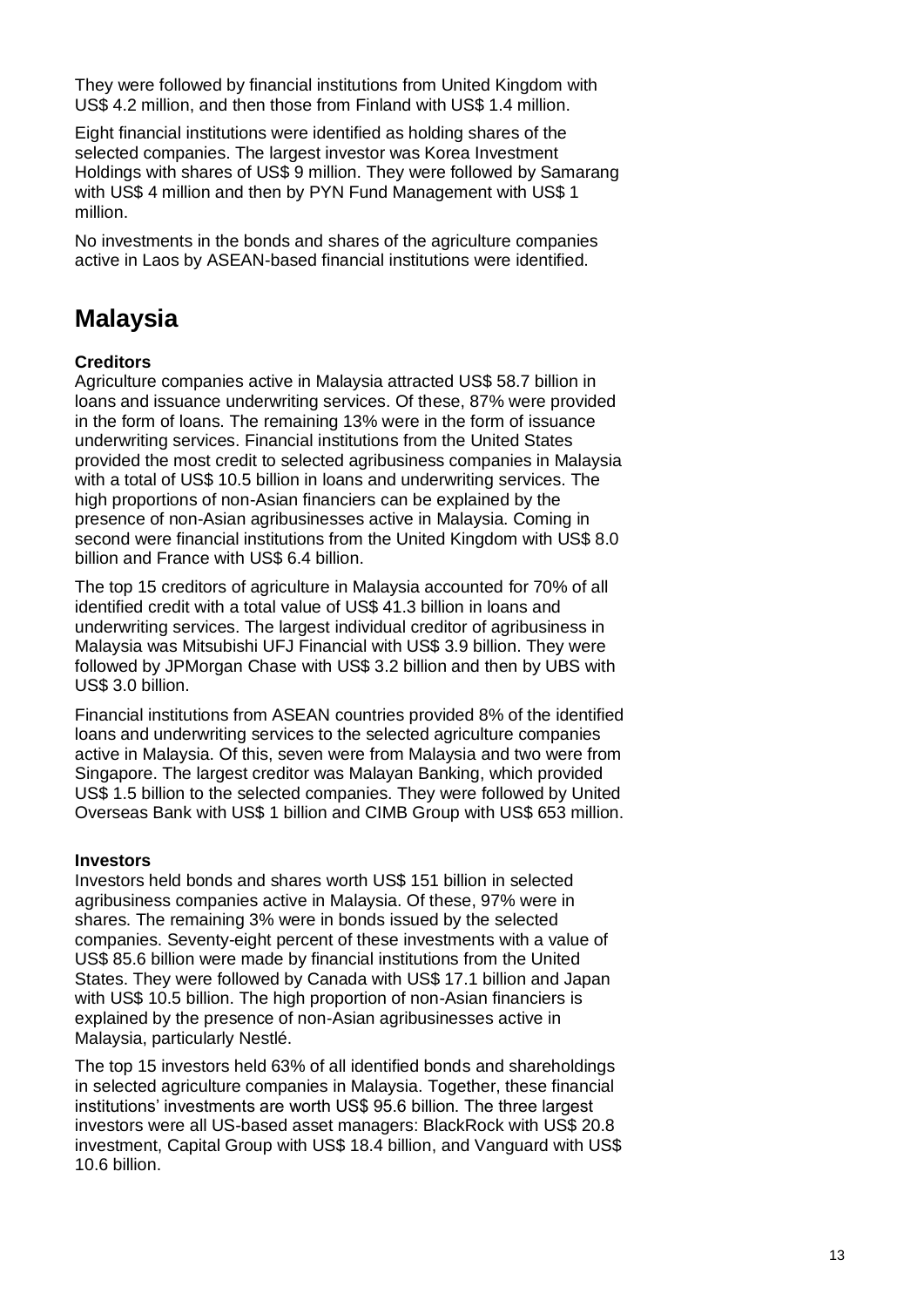The top 15 ASEAN investors held 6% of the bonds and shares of the selected agriculture companies active in Malaysia. Together, these financial institutions held US\$ 9 billion in the bonds and shares of the selected companies. Eleven of the top 15 ASEAN investors were Malaysian financial institutions, while four were from Singapore. The three largest investors were all from Malaysia with Permodalan Nasional Berhad (PNB) as the largest with US\$ 6.1 billion. They were followed by KWAP Retirement Fund with US\$ 863 million and Lembaga Kemajuan Tanah Persekutuan (FELDA) with US\$ 647 million.

### **Myanmar**

#### **Creditors**

Agriculture companies active in Myanmar attracted US\$ 3.2 billion in loans and underwriting services. Of these, 80% were in the form of loans and 20% were in the form of issuance underwriting services. Financial institutions from Japan provided the largest credit worth US\$ 2.4 billion. They were followed by financial institutions from France with US\$ 533 million and from the Netherlands with US\$ 174 million. The high proportion of Japanese financiers is explained by the presence of large Japanese agribusinesses in Myanmar.

The top 15 creditors of selected agriculture companies active in Myanmar provided 99% of all identified credit, equivalent to US\$ 3.2 billion in loans and underwriting services. The largest creditor was Mizuho Financial which provided US\$ 700 million in credit, followed by SMBC Group with US\$ 625 million and HSBC with US\$ 533 million.

No loans and underwriting services provided to the agriculture companies active in Myanmar by ASEAN-based financial institutions were identified.

#### **Investors**

No investments in the bonds and shares of agriculture companies active in Myanmar were identified.

### **Philippines**

#### **Creditors**

Financial institutions provided US\$ 11.3 billion in loans and underwriting services to companies engaged in agriculture in the Philippines. Of these, 58% were in the form of loans and the remaining 42% in issuance underwriting services. Financial institutions from the Philippines provided the most credit in loans and underwriting services to the selected companies with US\$ 4.1 billion. They were followed by financial institutions from Japan with US\$ 1.7 billion and from the United Kingdom with US\$ 1.2 billion.

The top 15 creditors provided 71% of all identified loans and underwriting services to selected agriculture companies active in the Philippines worth US\$ 8.1 billion. The top three creditors were all financial institutions from the Philippines. The largest was BDO Unibank with US\$ 1.2 billion in loans and underwriting services, followed by Bank of the Philippine Islands with US\$ 849 million, and Metropolitan Bank & Trust with US\$ 820 million.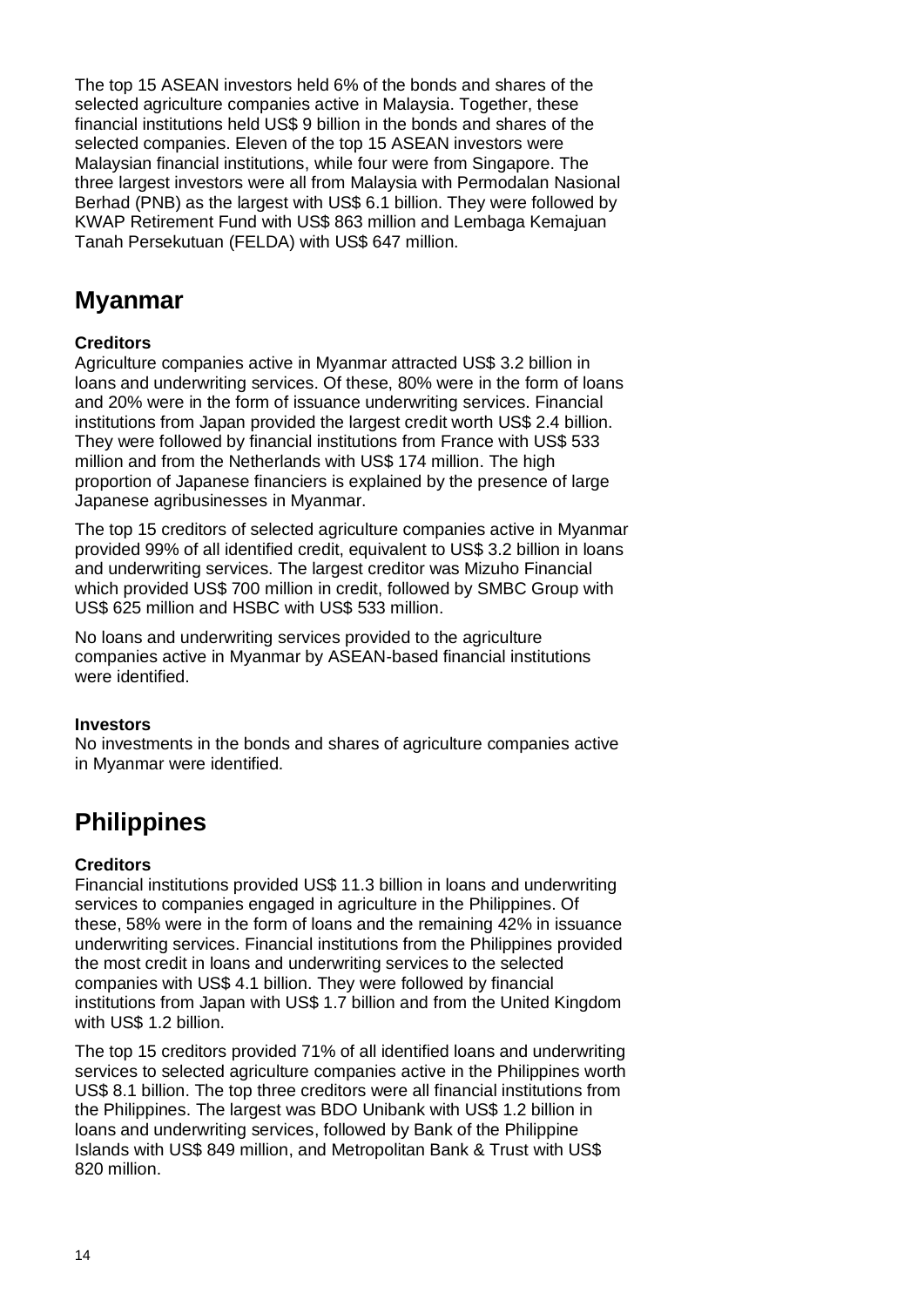Financial institutions from ASEAN countries provided 39% of all identified credit to selected companies worth US\$ 4.5 billion in loans and underwriting services. Of the 13 ASEAN-based creditors identified, 10 were financial institutions from the Philippines, two were from Singapore, and one was from Malaysia.

#### **Investors**

Agriculture companies active in the Philippines attracted investments of US\$ 1.5 billion. Of these, 98% were held in shares and the remaining 2% were in bonds issued by the selected companies. The biggest investments were from financial institutions from the United States with US\$ 1.1 billion. They were followed by investors from the United Kingdom with US\$ 122 million and from Bermuda with US\$ 89 million.

The top 15 investors in agribusiness in the Philippines together held approximately 80% of all identified investments in the bonds and shares of the selected companies worth US\$ 1.2 billion in investments. The largest among these investors was Brandes Investment Partners with US\$ 284 million. They were followed by two other US-based asset managers—Vanguard with US\$ 243 million and Dimensional Fund Advisors with US\$ 137 million.

Investors from ASEAN countries held 0.1% of identified bond and shareholdings of selected agriculture companies active in the Philippines. Together, these financial institutions held US\$ 2 million. Four investors from ASEAN countries were identified. Two investors were from Singapore. One was from the Philippines and another one was from Malaysia. The largest investor was Temasek which held investments of US\$ 1.8 million. The second biggest was Rizal Commercial Banking Corporation with US\$ 0.1 million. The third biggest was Oversea-Chinese Banking Corporation with US\$ 0.1 million.

### **Singapore**

#### **Creditors**

Agribusiness companies registered in Singapore attracted US\$ 53.2 billion in loans and underwriting services. Of these, 83% were provided in the form of loans and 17% in underwriting services. Thirteen percent or US\$ 7.1 billion was provided by Chinese financial institutions. A total of US\$ 5.6 billion was provided by financial institutions from Japan. Finally, US\$ 5.5 billion was from financial institutions from United Kingdom.

The top 15 creditors provided 48% of all identified credit to selected agriculture companies registered in Singapore. Together, these financial institutions provided US\$ 25.6 billion in loans and underwriting services. The largest of this was from HSBC with US\$ 2.58 billion. The second largest was from Singaporean DBS with US\$ 2.59 billion. The third largest was from Mitsubishi UFJ Financial with US\$ 2.3 billion.

Financial institutions from ASEAN countries provided 22% of the identified loans and underwriting services to the selected agriculture companies registered in Singapore. Seven of the top 15 ASEAN-based creditors were Indonesian financial institutions. Three were from Singapore and another three were from Malaysia. The largest creditor was DBS, which provided US\$ 2.6 billion in loans and underwriting services. The second largest was Bank Rakyat Indonesia with US\$ 1.6 billion followed by Bank Negara Indonesia with US\$ 1.4 billion.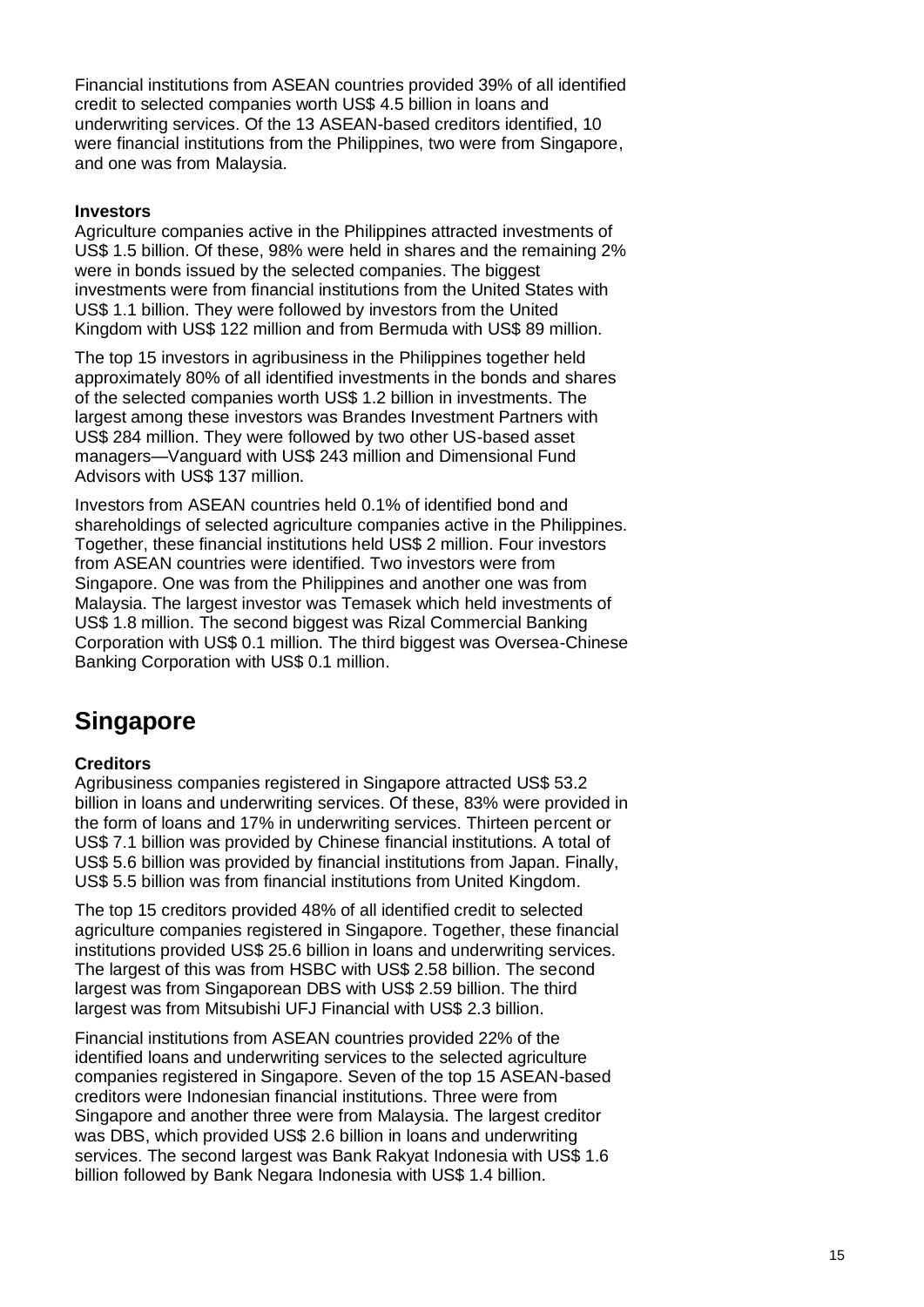#### **Investors**

Investors held bonds and shares of US\$ 5.4 billion in agriculture companies registered in Singapore. Of this, 96% were in shareholdings and 4% in bond holdings. Forty-six percent of these investments, worth US\$ 2.5 billion, were held by financial institutions from Singapore. This makes financial institutions from Singapore the biggest investors in the country. They are followed by the financial institutions from the United States with US\$ 1.6 billion and the Bermuda with US\$ 455 million.

The top 15 investors in the bonds and shares of agriculture companies held 86% of the identified investments. Together, these financial institutions invested US\$ 4.9 billion. The largest investor was the Singapore government's Temasek with US\$ 2.5 billion. They were followed by Orbis Group with US\$ 323 million and Silchester International Investors with US\$ 316 million.

Financial institutions from ASEAN countries accounted for 47% of all identified investments in the bonds and shares of agriculture companies registered in Singapore. Together, these financial institutions held investments of US\$ 2.5 billion. Of this, seven were from Singapore and four were from Malaysia. The largest investor was Temasek with US\$ 2.5 billion. At second spot was Malaysian Public with US\$ 17 million followed by Oversea-Chinese Banking Corporation with US\$ 15 million.

### **Thailand**

#### **Creditors**

The selected agriculture companies active in Thailand attracted US\$ 21.1 billion in loans and underwriting services. Of these, 60% were provided in the form of loans and 40% in issuance underwriting services. More than half of this credit was provided by domestic financial institutions in Thailand worth US\$ 10.9 billion. They were followed by financial institutions from Japan with US\$ 3.3 billion and the United States with US\$ 1.5 billion.

The top 15 creditors provided more than 79% of the identified loans and underwriting services, worth US\$ 16.7 billion, to selected agriculture companies active in Thailand. The three largest creditors were all financial institutions from Thailand: Krung Thai Bank with US\$ 2.82 billion, Siam Commercial Bank with US\$ 2.80 billion, and Kasikornbank with US\$ 2.0 billion.

Financial institutions from ASEAN countries provided 58% of all identified credit to the selected companies active in agriculture in Thailand worth US\$ 12.1 billion in loans and underwriting services. Nine of the top 15 ASEAN creditors were domestic financial institutions. Three were from Malaysia, two were from Singapore, and one was from the Philippines. The top three creditors were the same as the top three creditors overall. Krung Thai Bank was the largest with US\$ 2.82 billion in loans and underwriting services, followed by Siam Commercial Bank with US\$ 2.80 billion, and Kasikornbank with US\$ 2.0 billion.

#### **Investors**

Agriculture companies active in Thailand attracted US\$ 2.4 billion in investments in bonds and shares. Of these, 99.8% were in shareholdings. The remainder was investments in bonds issued by the selected companies. Domestic financial institutions held US\$ 846 million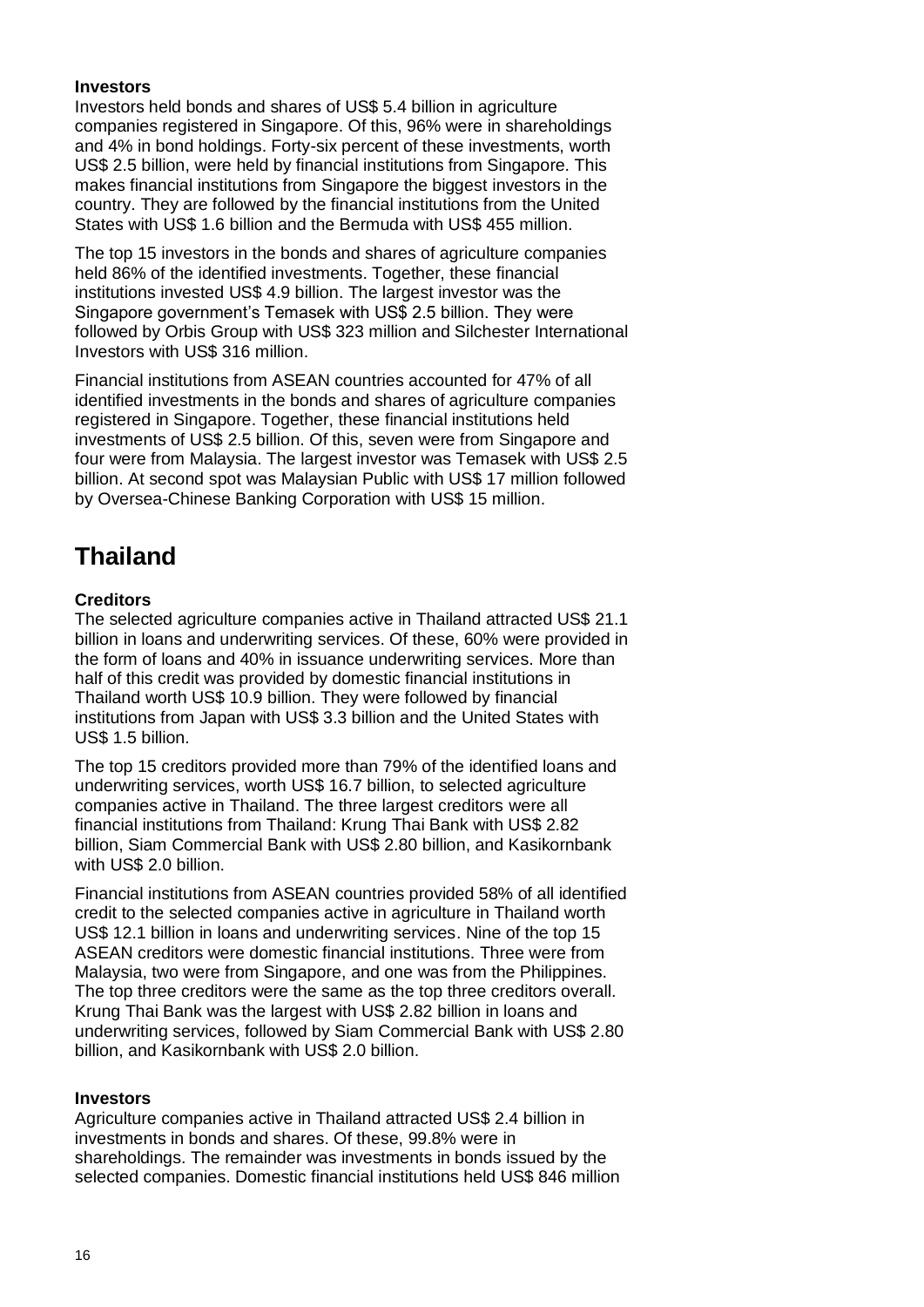in bonds and shares. Financial institutions from the United States held US\$ 774 million. Those from Singapore held US\$ 409 million.

The top 15 investors held nearly 80% of the investments worth US\$ 1.9 billion. The largest investor was the Social Security Office of Thailand with US\$ 372 million. They were followed by Singaporean GIC with US\$ 344 million, and US asset manager Vanguard with US\$ 333 million.

Financial institutions from ASEAN countries held 52% of the identified investments in bonds and shares of selected companies worth US\$ 1.3 billion. Of these, 12 were domestic Thai financial institutions. The largest investments were from the Social Security Office of Thailand with US\$ 372 million. They were followed by Singaporean GIC with US\$ 344 million and Bangkok Bank with US\$ 189 million.

### **Vietnam**

#### **Creditors**

Selected agriculture companies active in Vietnam attracted US\$ 1.1 billion in loans and underwriting services. Of these, 10% were provided in the form of loans and 90% in issuances underwriting services. Domestic financial institutions provided approximately 60%, worth US\$ 646 million. They were followed by financial institutions from the United Kingdom with US\$ 147 million and Switzerland with US\$ 105 million.

Credit to Vietnam's agriculture sector was provided by 11 financial institutions with the Joint Stock Commercial Bank for Foreign Trade of Vietnam (Vietcombank), which provided US\$ 412 million in underwriting services. They were followed by Standard Chartered with US\$ 147 million and the Vietnam Technological and Commercial Joint Stock Bank (Techcombank) with US\$ 129 million.

All three of the identified creditors of the companies engaged in agriculture are based in Vietnam.

#### **Investors**

Financial institutions had investments of US\$ 2.4 billion in the shares of the selected companies engaged in agriculture in Vietnam. Financial institutions from the United States held US\$ 947 million, which accounted for 40% of the investments. They were followed by investors from Singapore with US\$ 435 million and South Korea with US\$ 170 million.

The top 15 investors in Vietnam held 69% of the identified shareholdings worth US\$ 1.6 billion. The largest among these investors was Singapore's government-owned GIC, with shares worth US\$ 271 million. They were followed by Matthews International Capital Management with US\$ 264 million and Genesis Asset Management with US\$ 215 million.

Financial institutions from ASEAN countries accounted for 23% of all identified investments in the shares of the selected companies active in agriculture in Vietnam, worth US\$ 540 million. Of the 14 ASEAN-based investors identified, six were financial institutions from Singapore. Three were from Vietnam and another three were Thailand-based. One was from Malaysia. The largest ASEAN-based investor was Singaporean GIC with US\$ 271 million. They were followed by ARISAIG Partners with US\$ 149 million and Employees Provident Fund (EPF) with US\$ 52 million.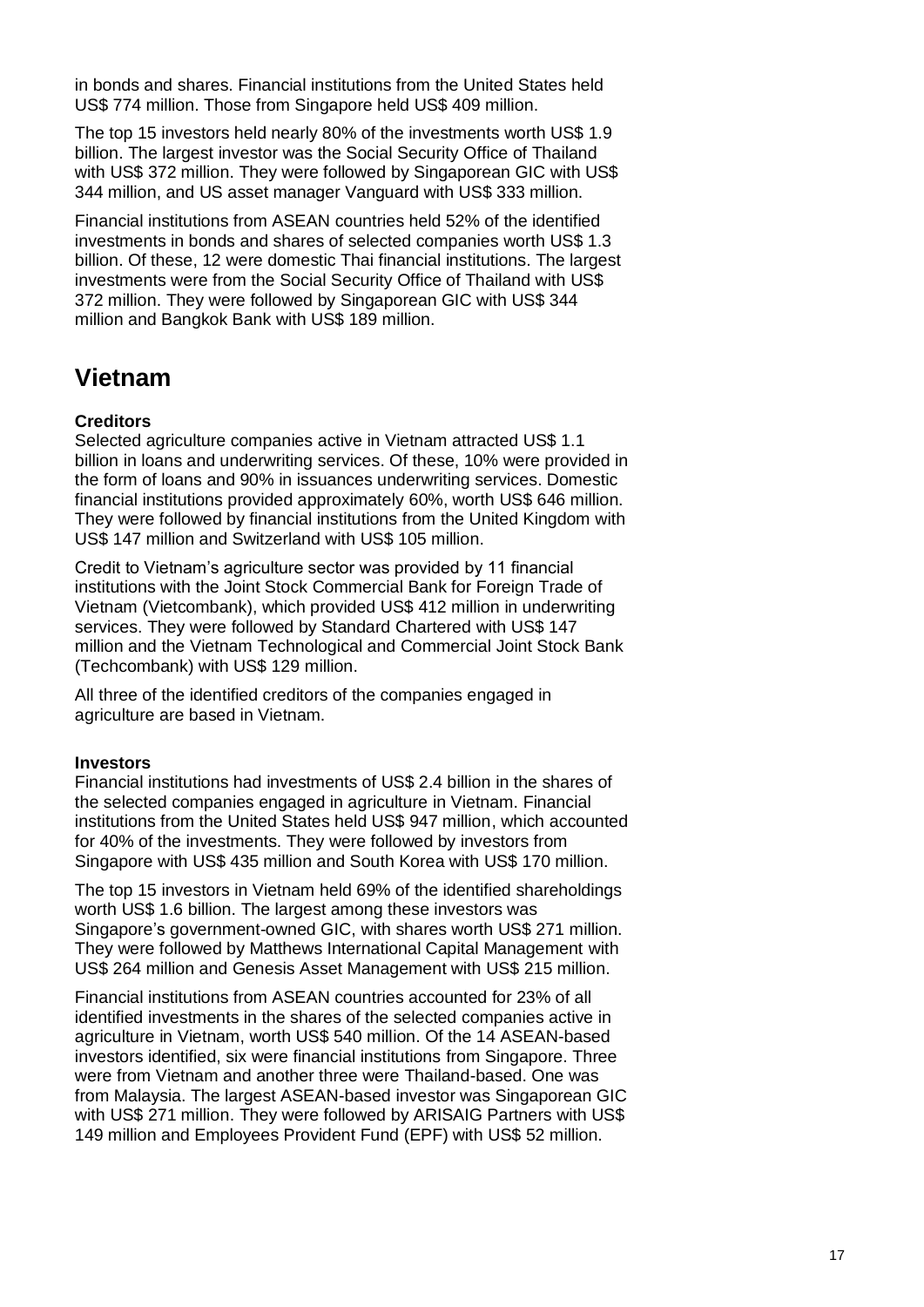## 3 REFLECTIONS

## **CREDITORS**

A total of US\$ 45 billion in loans and underwriting services were provided to the selected agriculture companies during the period of the study. Of this, 65% were in the form of loans and 35% were in the form of underwriting services. In terms of scope, Malaysia and Singapore provided the most credit to most countries at five and three, respectively. Indonesia and Singapore, meanwhile, were the preferred recipients of credit from other countries. In terms of value, however, Thailand was the largest creditor with US\$ 11.4 billion in loans and underwriting services followed by Singapore with US\$ 8.6 billion. DBS provided the most credit with US\$ 3.7 billion in loans and underwriting services followed by Malayan Banking (Maybank) with US\$ 3.3 billion, and Siam Commercial Bank with US\$ 3.1 billion.

## INVESTORS

A total of US\$ 13.9 billion were invested in the selected agriculture companies. Of this, 99.8% were in shares and the remaining 0.2% were in bonds. Singapore and Malaysia invested in the most countries with five each while Indonesia and Vietnam were the recipients of investments from the most countries with three each. Malaysia invested the most with 61% or US\$ 8.5 billion, followed by Singapore with 32% or US\$ 4.5 billion and Thailand with 6% or US\$ 851 million. The biggest investors were Malaysian PNB with US\$ 6.1 billion in held bonds and shares, followed by Temasek with US\$ 2.7 billion and GIC (Singapore) with US\$ 1.1 billion.

This indicates that financial institutions from Malaysia, Singapore, and Thailand are the major players in agribusiness financing in the ASEAN, with banks providing credit services and fund managers dominating the investment stream. The palm oil industry appears to be the main driver of agribusiness financing. This explains the prominent financing role of Malaysia and the investment preference for Indonesia. Although Singapore is not an agriculture-producing country, it is a regional hub for financial services and multi-national companies which attract investments from a variety of sources. These investments are then reinvested in other countries. Financial services in Vietnam, Thailand, the Philippines, and Indonesia are mainly provided by domestic sources with Vietnam having prominent role in financing agribusiness in Laos and Cambodia. Japan appears to be the top agribusiness financing source in Myanmar.

It can be assumed that the policies of financing sources will ultimately affect the business operations of the recipients, but additional empirical data will be needed to substantiate this. Establishing the relationship of investments in enabling both good and bad agribusiness practices in the ASEAN will be crucial in evolving policy recommendations to either address adverse impacts or promote best practices. This is therefore an imperative next step, including scoping the inflow of Chinese investments, to be able to complete the big picture of agribusiness investment flows to and within the ASEAN, and its implications.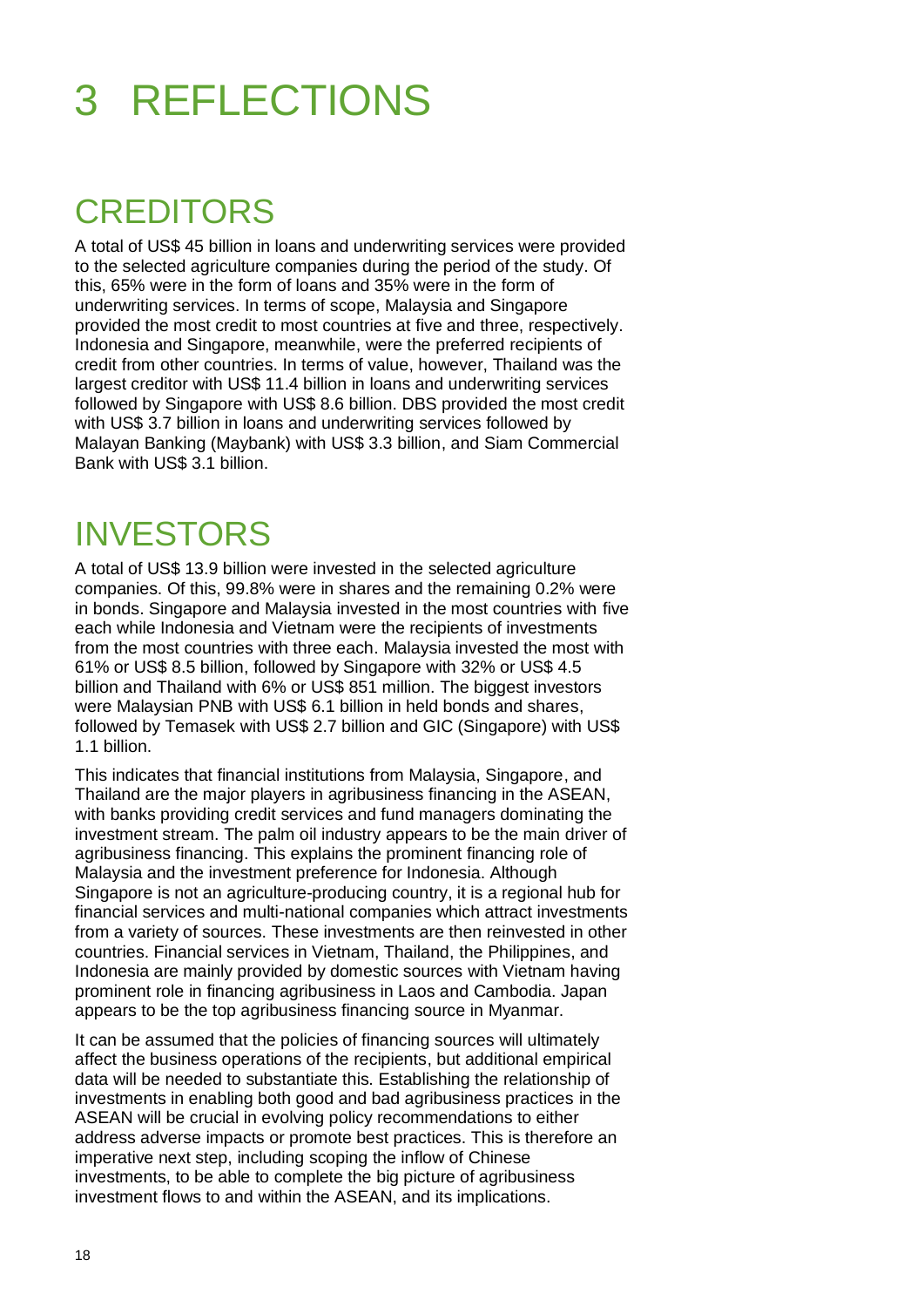As it is, the research provides an insight to the emerging investment landscape in the ASEAN's agriculture sector by pointing out the financing sources and destinations and the volume and types of financing services provided. This information will be a useful reference in identifying trendsetters in ASEAN's financing service sector that GRAISEA and FFA can engaged in their advocacy of promoting inclusive and responsible investment standards and practices in the ASEAN. This is relevant in the increasing transboundary investments between and among ASEAN countries. As such, it is imperative for the ASEAN to ensure that these investments will do no harm in their destinations.

## ASEAN POLICY FRAMEWORKS ON INVESTMENTS

In line with the ASEAN's aspiration to establish an integrated regional economy, the ASEAN Comprehensive Investment Agreement (ACIA) was adopted to "create a free and open investment environment through the consolidation and expansion of existing agreements between the ASEAN member states." It covers investors of any member-state and their investments, and applies to manufacturing, agriculture, fishery, forestry, mining, and quarrying. But having been enacted in 2012, the ACIA does not reflect the provisions of the "ASEAN Guidelines on Promoting Responsible Investments on Food, Agriculture and Forestry" that was adopted by the ASEAN Ministers of Agriculture and Forestry in 2018 and the "Guidelines for the Promotion of Inclusive Business in the ASEAN" that was endorsed by the ASEAN Ministers of Economy in 2020. These Guidelines are voluntary in nature but being official policy instruments of the ASEAN, they provide guidance for the minimum standards expected of investors and companies operating in the region. It is also important to note that the ASEAN adopted another policy instrument in 2017—the "Action Agenda on Mainstreaming Women's Economic Empowerment"— that provides the pathway in ensuring that women are not left behind in terms of investments and business opportunities.

What is imperative now is to engage the ASEAN Economic Ministers at the country level to direct the ASEAN Investment Area Council (AIAC) to update the ACIA—so it reflects recently adopted policy frameworks—and adopt provisions that will mitigate the adverse impacts of cross-border investments particularly in the agriculture value chain and on women. For the ASEAN's policy frameworks on investments to become meaningful and effective, it needs to cease being simply voluntary guidelines and transform into a legally binding regional agreement.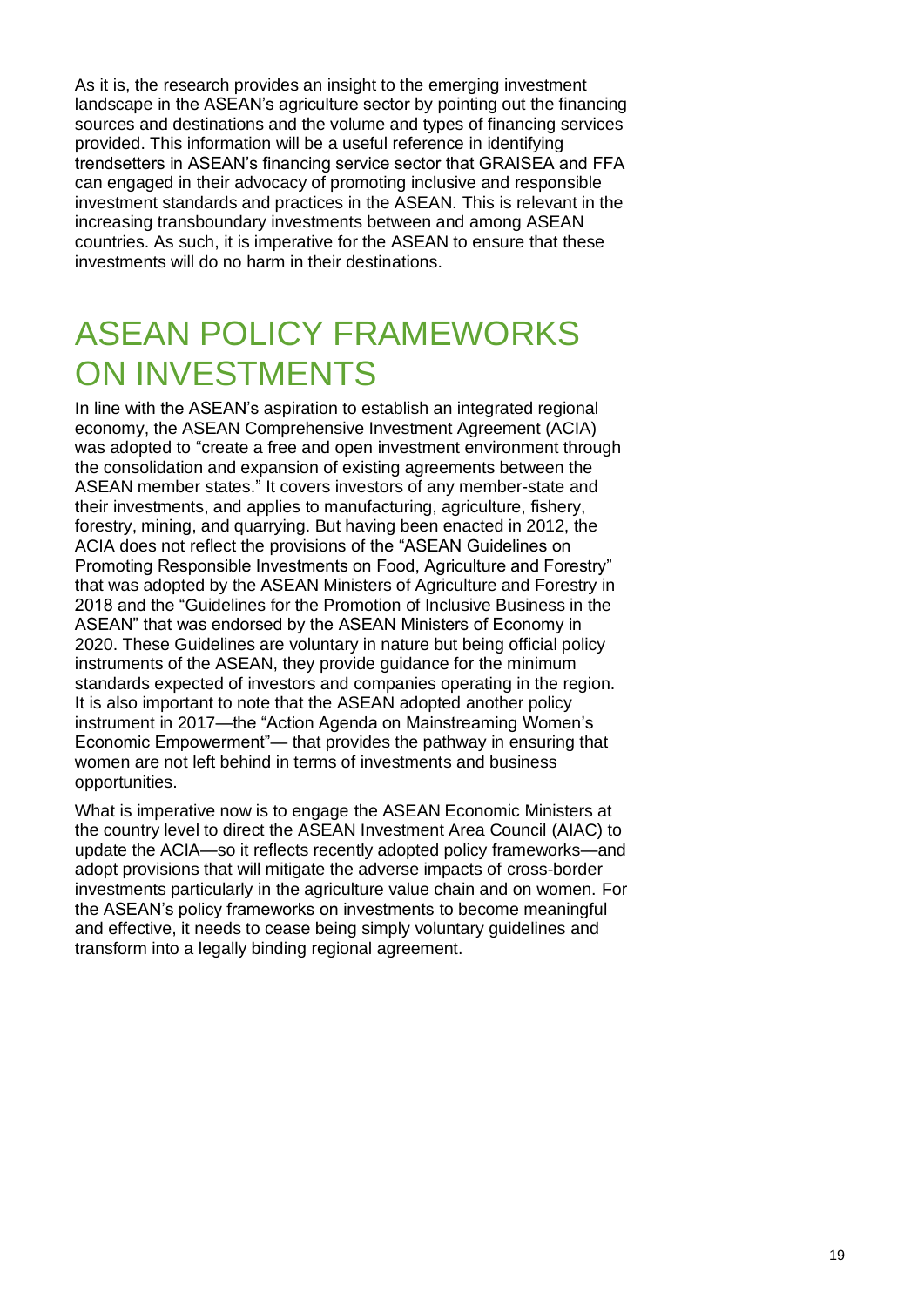## REFERENCES

- 1. Ministry of Primary Resources and Tourism (Japan) Department of Agriculture. (2016). *Japanese factory visit tour for the development of food-value-chain in ASEAN*. Retrieved from: <http://afh-jp.com/wp/wp-content/uploads/2016/09/c2c3a1ef69a1afa1feec50274b821541.pdf>
- 2. Ministry of Agriculture. (2017). *Agriculture and agrifood statistics 2017*.
- 3. Biz Brunei. (2019). *Brunei agriculture output up 13% in 2018; gov't pledges more farmland and support.* Retrieved from: [https://www.bizbrunei.com/2019/06/brunei-agriculture-output-up-13-in-](https://www.bizbrunei.com/2019/06/brunei-agriculture-output-up-13-in-2018-govt-pledges-more-farmland-and-support/)[2018-govt-pledges-more-farmland-and-support/](https://www.bizbrunei.com/2019/06/brunei-agriculture-output-up-13-in-2018-govt-pledges-more-farmland-and-support/)
- 4. Ministry of Agriculture. (2017). *Agriculture and agrifood statistics 2017*.
- 5. Biz Brunei. (2019). *Brunei agriculture output up 13% in 2018; gov't pledges more farmland and support*. Retrieved from: [https://www.bizbrunei.com/2019/06/brunei-agriculture-output-up-13-in-](https://www.bizbrunei.com/2019/06/brunei-agriculture-output-up-13-in-2018-govt-pledges-more-farmland-and-support/)[2018-govt-pledges-more-farmland-and-support/](https://www.bizbrunei.com/2019/06/brunei-agriculture-output-up-13-in-2018-govt-pledges-more-farmland-and-support/)
- 6. Othman, A. (2017). *Brunei plans to export chicken to Japan, Korea, Business BN.* Retrieved from: <http://www.business.gov.bn/Lists/Articles/NewDispForm.aspx?ID=433>
- 7. Ministry of Agriculture. (2017). *Agriculture and agrifood statistics* 2017. 8. CJ Cambodia. (n.d.). *Company Introduction.* Retrieved from:
- [https://cjcambodia.en.ec21.com/company\\_info.html](https://cjcambodia.en.ec21.com/company_info.html)
- 9. Vietnam News. (2019). *HAGL Agrico to sell rubber company to Thadi*. Retrieved from: https://vietnamnews.vn/ economy/521601/hagl-agrico-to-sell-rubber-company-tothadi.html#bdQfi8SHJrrrxqDg.97
- 10. Open Development. (n.d.). *Cambodia - Fishing, fisheries and aquaculture*. Retrieved from: <https://opendevelopmentcambodia.net/topics/fishing-fisheries-and-aquaculture/>
- 11. LYP Group. (2019). *Plantation*. Retrieved from: <https://www.lypgroup.com/plantation.php>
- 12. Sea-ex. (n.d.). *Commercial Fishing and Seafood Industry Contacts – Cambodia*. Retrieved from: http://www.sea-ex.com/countryinfo/cambodia.htm
- 13. Rujivanarom, P. (2018). *Two Thai companies face flak over practices in Cambodia and Myanmar*. Retrieved from:<https://www.nationthailand.com/national/30342484>
- 14. TTY Corporation. (2012). *Background of company*. Retrieved from: http://www.ttycorp.com/index.php?page=ttyc
- 15. Open Development. (2014). *Cambodia*. Retrieved from: <https://opendevelopmentcambodia.net/tag/vietnam-rubber-group/>
- 16. Intrafish. (2017). *Bjorn Myrseth's Vitamar plans \$24 million fish farm in Cambodia*. Retrieved from [https://www.intrafish.com/aquaculture/bjorn-myrseths-vitamar-plans-24-million-fish-farm](https://www.intrafish.com/aquaculture/bjorn-myrseths-vitamar-plans-24-million-fish-farm-in-cambodia/1-1-1204632)[in-cambodia/1-1-1204632](https://www.intrafish.com/aquaculture/bjorn-myrseths-vitamar-plans-24-million-fish-farm-in-cambodia/1-1-1204632)
- 17. Fitch Solutions. (2019). *Indonesia agribusiness report Q1 2020*.
- 18. Fitch Solutions. (2019). *Indonesia agribusiness report Q1 2020*.
- 19. Fitch Solutions. (2019). *Indonesia agribusiness report Q1 2020*.
- 20. Fitch Solutions. (2019). *Indonesia agribusiness report Q1 2020*.
- 21. Fitch Solutions. (2019). *Indonesia agribusiness report Q1 2020*.
- 22. Fitch Solutions. (2019). *Indonesia agribusiness report Q1 2020*.
- 23. Fitch Solutions. (2019). *Indonesia agribusiness report Q1 2020*.
- 24. Fitch Solutions. (2019). *Indonesia agribusiness report Q1 2020*.
- 25. Fitch Solutions. (2019). *Indonesia agribusiness report Q1 2020*.
- 26. Fitch Solutions. (2019). *Indonesia agribusiness report Q1 2020*.
- 27. Vietnam News. (2019). *HAGL Agrico to sell rubber company to Thadi*. Retrieved from: https://vietnamnews.vn/ economy/521601/hagl-agrico-to-sell-rubber-company-tothadi.html#bdQfi8SHJrrrxqDg.97
- 28. Indochina Development Partners Lao. (n.d.). *Welcome.* Retrieved from: [http://www.idp](http://www.idp-laos.com/welcome.html)[laos.com/welcome.html](http://www.idp-laos.com/welcome.html)
- 29. Indochina Development Partners Lao. (n.d.). *Welcome.* Retrieved from[: http://www.idp](http://www.idp-laos.com/welcome.html)[laos.com/welcome.html](http://www.idp-laos.com/welcome.html)
- 30. Open Development. (2014). *Cambodia.* Retrieved from <https://opendevelopmentcambodia.net/tag/vietnam-rubber-group/>
- 31. Fitch Solutions. (2019). *Malaysia agribusiness report Q1 2020.*
- 32. Fitch Solutions. (2019). *Malaysia agribusiness report Q1 2020.*
- 33. Fitch Solutions. (2019). *Malaysia agribusiness report Q1 2020.*
- 34. Fitch Solutions. (2019). *Malaysia agribusiness report Q1 2020.*
- 35. Fitch Solutions. (2019). *Malaysia agribusiness report Q1 2020.*
- 36. Fitch Solutions. (2019). *Malaysia agribusiness report Q1 2020.*
- 37. Fitch Solutions. (2019). *Malaysia agribusiness report Q1 2020.*
- 38. Fitch Solutions. (2019). *Malaysia agribusiness report Q1 2020.*
- 39. Fitch Solutions. (2019). *Malaysia agribusiness report Q1 2020.*
- 40. Reuters. (2019). *Malaysia's Sime Darby Q3 profit slumps, sees little boost from palm oil rally*. Retrieved from: [https://www.reuters.com/article/sime-darby-plant-results/malaysias-sime-darby](https://www.reuters.com/article/sime-darby-plant-results/malaysias-sime-darby-q3-profit-slumps-sees-little-boost-from-palm-oil-rally-idUSL4N2891OH)[q3-profit-slumps-sees-little-boost-from-palm-oil-rally-idUSL4N2891OH](https://www.reuters.com/article/sime-darby-plant-results/malaysias-sime-darby-q3-profit-slumps-sees-little-boost-from-palm-oil-rally-idUSL4N2891OH)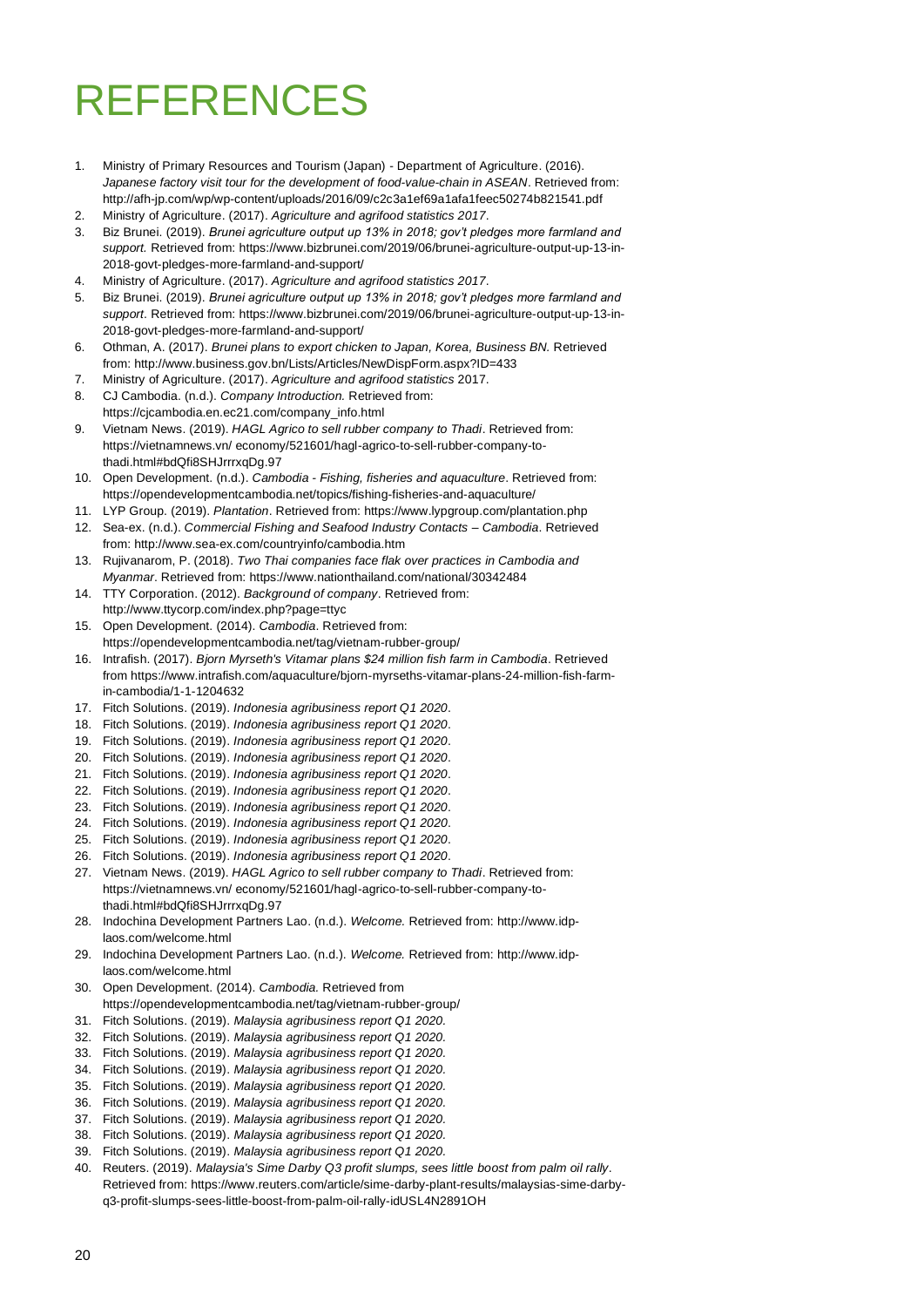- 41. Eurocham. (2019). *Agriculture guide 2019*.
- 42. Eurocham. (2019). *Agriculture guide 2019*.
- 43. Eurocham. (2019). *Agriculture guide 2019*.
- 44. Eurocham. (2019). *Agriculture guide 2019*.
- 45. Eurocham. (2019). *Agriculture guide 2019*.
- 46. Eurocham. (2019). *Agriculture guide 2019*.
- 47. Fitch Solutions. (2019). *Philippines agribusiness report Q1 2020.*
- 48. Fitch Solutions. (2019). *Philippines agribusiness report Q1 2020.*
- 49. Fitch Solutions. (2019). *Philippines agribusiness report Q1 2020.*
- 50. Fitch Solutions. (2019). *Philippines agribusiness report Q1 2020.*
- 51. Fitch Solutions. (2019). *Philippines agribusiness report Q1 2020*.
- 52. Fitch Solutions. (2019). *Philippines agribusiness report Q1 2020*.
- 53. Fitch Solutions. (2019). *Philippines agribusiness report Q1 2020.*
- 54. Fitch Solutions. (2019). *Philippines agribusiness report Q1 2020.*
- 55. Fitch Solutions. (2019). *Philippines agribusiness report Q1 2020.*
- 56. Fitch Solutions. (2019). *Philippines agribusiness report Q1 2020.*
- 57. MarketLine. (2018). *Singapore fish and seafood*.
- 58. First Resources. (n.d.). *About Us - Company Profile*. Retrieved from: http://www.firstresources.com/about.php?pc=profile
- 59. World Wide Fund for Nature. (2018). *Investigative report reveals palm oil from major traders compromises deforestation-free commitments of major global brands.* [https://wwf.panda.org/wwf\\_news/press\\_releases/?331173/Investigative-report-reveals-palm-oil](https://wwf.panda.org/wwf_news/press_releases/?331173/Investigative-report-reveals-palm-oil-from-major-traders-compromises-deforestation-free-commitments-of-major-global-brands)[from-major-traders-compromises-deforestation-free-commitments-of-major-global-brands](https://wwf.panda.org/wwf_news/press_releases/?331173/Investigative-report-reveals-palm-oil-from-major-traders-compromises-deforestation-free-commitments-of-major-global-brands)
- 60. MarketLine. (2018). *Singapore fish and seafood*.
- 61. World Wide Fund for Nature. (2018). *Investigative report reveals palm oil from major traders compromises deforestation-free commitments of major global brands.* [https://wwf.panda.org/wwf\\_news/press\\_releases/?331173/Investigative-report-reveals-palm-oil](https://wwf.panda.org/wwf_news/press_releases/?331173/Investigative-report-reveals-palm-oil-from-major-traders-compromises-deforestation-free-commitments-of-major-global-brands)[from-major-traders-compromises-deforestation-free-commitments-of-major-global-brands](https://wwf.panda.org/wwf_news/press_releases/?331173/Investigative-report-reveals-palm-oil-from-major-traders-compromises-deforestation-free-commitments-of-major-global-brands)
- 62. MarketLine. (2018). *Singapore fish and seafood*.
- 63. Olam Group. (n.d.). *Home*. Retrieved from: <https://www.olamgroup.com/>
- 64. World Wide Fund for Nature. (2018). *Investigative report reveals palm oil from major traders compromises deforestation-free commitments of major global brands.* [https://wwf.panda.org/wwf\\_news/press\\_releases/?331173/Investigative-report-reveals-palm-oil](https://wwf.panda.org/wwf_news/press_releases/?331173/Investigative-report-reveals-palm-oil-from-major-traders-compromises-deforestation-free-commitments-of-major-global-brands)[from-major-traders-compromises-deforestation-free-commitments-of-major-global-brands](https://wwf.panda.org/wwf_news/press_releases/?331173/Investigative-report-reveals-palm-oil-from-major-traders-compromises-deforestation-free-commitments-of-major-global-brands)
- 65. MarketLine. (2018). *Singapore fish and seafood*.

66. World Wide Fund for Nature. (2018). *Investigative report reveals palm oil from major traders compromises deforestation-free commitments of major global brands.* [https://wwf.panda.org/wwf\\_news/press\\_releases/?331173/Investigative-report-reveals-palm-oil](https://wwf.panda.org/wwf_news/press_releases/?331173/Investigative-report-reveals-palm-oil-from-major-traders-compromises-deforestation-free-commitments-of-major-global-brands)[from-major-traders-compromises-deforestation-free-commitments-of-major-global-brands.](https://wwf.panda.org/wwf_news/press_releases/?331173/Investigative-report-reveals-palm-oil-from-major-traders-compromises-deforestation-free-commitments-of-major-global-brands)

- 67. Fitch Solutions. (2019). *Thailand agribusiness report Q1 2020*.
- 68. Fitch Solutions. (2019). *Thailand agribusiness report Q1 2020*.
- 69. Fitch Solutions. (2019). *Thailand agribusiness report Q1 2020*.
- 70. Fitch Solutions. (2019). *Thailand agribusiness report Q1 2020*.
- 71. Fitch Solutions. (2019). *Thailand agribusiness report Q1 2020*.
- 72. Fitch Solutions. (2019). *Thailand agribusiness report Q1 2020*.
- 73. Fitch Solutions. (2019). *Thailand agribusiness report Q1 2020*.
- 74. Fitch Solutions. (2019). *Thailand agribusiness report Q1 2020*.
- 75. Fitch Solutions. (2019). *Thailand agribusiness report Q1 2020*.
- 76. Fitch Solutions. (2019). *Thailand agribusiness report Q1 2020*.
- 77. Fitch Solutions. (2019). *Thailand agribusiness report Q1 2020*.
- 78. Fitch Solutions. (2019). *Thailand agribusiness report Q1 2020*.
- 79. Fitch Solutions. (2019). *Thailand agribusiness report Q1 2020*.
- 80. Fitch Solutions. (2019). *Thailand agribusiness report Q1 2020*.
- 81. Fitch Solutions. (2019). *Thailand agribusiness report Q1 2020*.
- 82. Fitch Solutions. (2019). *Thailand agribusiness report Q1 2020*.
- 83. Fitch Solutions. (2019). *Thailand agribusiness report Q1 2020*.
- 84. Fitch Solutions. (2019). *Thailand agribusiness report Q1 2020*.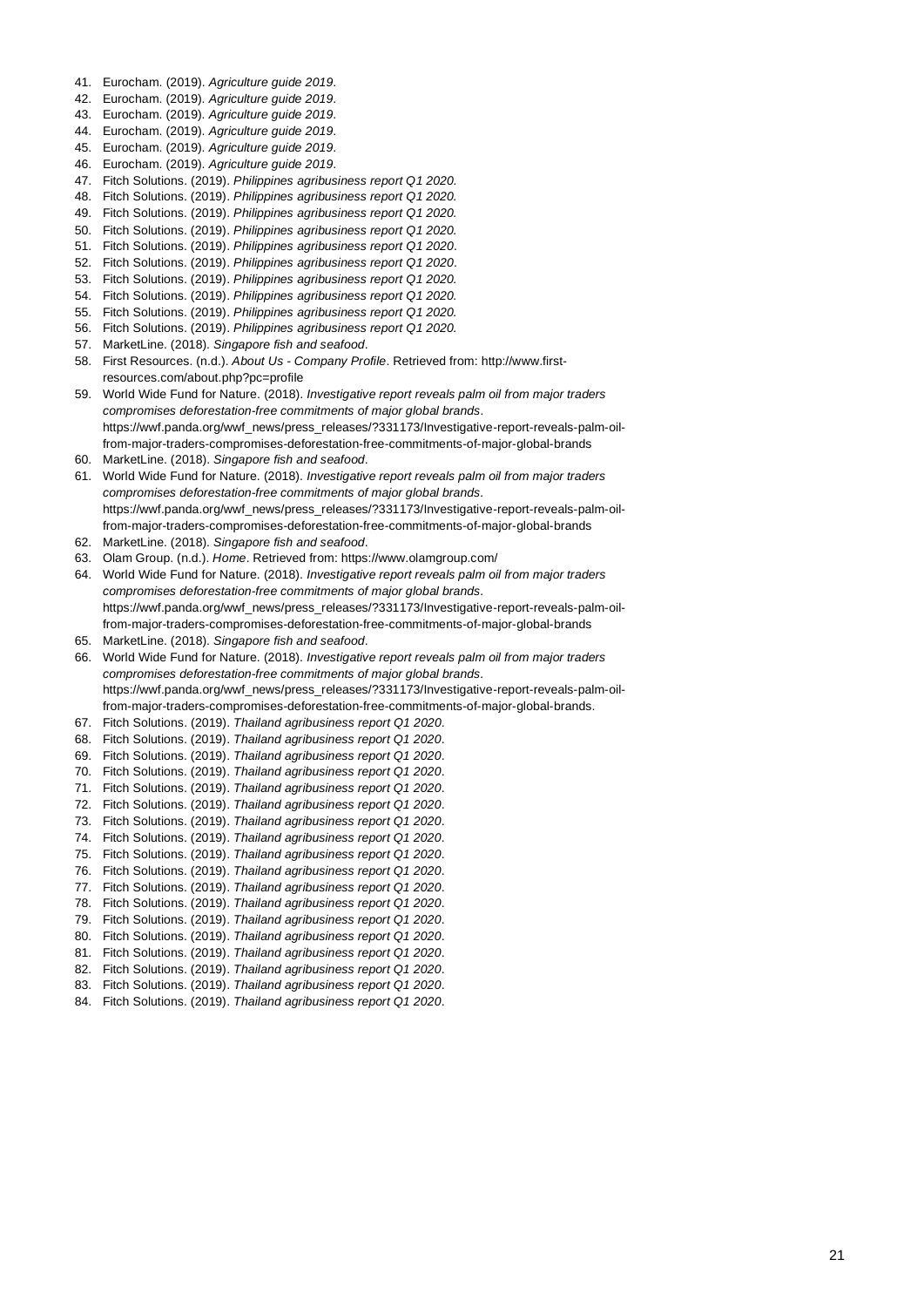## ANNEX

#### **Annex 1. List of selected companies**

| Country       | Company                                                  | <b>Source</b> |
|---------------|----------------------------------------------------------|---------------|
| <b>Brunei</b> | <b>Brunei Meat Company (BMC)</b>                         | 1             |
| Darussalam    | Golden Chick Hatchery & Breeding Farm                    | 2             |
|               | Hua Ho                                                   | 3             |
|               | Ideal Hatchery Sdn Bhd                                   | 4             |
|               | Pertanian Tropikal Utama                                 | 5             |
|               | Riza Group                                               | 6             |
|               | Soon Lee Farm & Trading Co.                              | 7             |
| Cambodia      | CJ Cambodia                                              | 8             |
|               | Hoang Anh Gia Lai (HAGL)                                 | 9             |
|               | Kampuchea Fish Import and Export Company                 | 10            |
|               | L.Y.P. Group                                             | 11            |
|               | Lee's Frozen Food Service Ltd                            | 12            |
|               | Mitr Phol                                                | 13            |
|               | <b>TTY Corporation</b>                                   | 14            |
|               | Vietnam Rubber Group                                     | 15            |
|               | Vitamar                                                  | 16            |
| Indonesia     | Astra Agro Lestari                                       | 17            |
|               | <b>Bumitama</b>                                          | 18            |
|               | Charoen Pokphand Indonesia                               | 19            |
|               | <b>First Resources</b>                                   | 20            |
|               | Golden Agri Resources                                    | 21            |
|               | Indofood Sukses Makmur                                   | 22            |
|               | Japfa Comfeed Indonesia                                  | 23            |
|               | <b>Malindo Feedmill</b>                                  | 24            |
|               | Sampoerna Agro                                           | 25            |
|               | Ultrajaya Milk Industry & Trading                        | 26            |
| Lao PDR       | Hoang Anh Gia Lai (HAGL)                                 | 27            |
|               | Indochina Development Partners Lao (IDP)                 | 28            |
|               | Lao Farmers' Products                                    | 29            |
|               |                                                          | 30            |
|               | Vietnam Rubber Group<br><b>Felda Global Ventures</b>     |               |
| Malaysia      |                                                          | 31            |
|               | Guan Chong                                               | 32            |
|               | <b>IOI Corp</b><br>Kuala Lumpur Kepong                   | 33<br>34      |
|               |                                                          | 35            |
|               | Malayan Flour Mills<br><b>MSM Malaysia Holdings</b>      | 36            |
|               |                                                          | 37            |
|               | Nestle (Malaysia)<br>PPB Group                           | 38            |
|               | Sarawak Oil Palms                                        | 39            |
|               |                                                          |               |
|               | Sime Darby Plantations                                   | 40            |
| Myanmar       | Dagon Group of Companies<br>De Heus                      | 41            |
|               | <b>FMI Group</b>                                         | 42            |
|               |                                                          | 43            |
|               | Lesaffre                                                 | 44            |
|               | Supreme Group of Companies                               | 45            |
|               | Yanmar Myanmar                                           | 46            |
| Philippines   | AgriNurture                                              | 47            |
|               | <b>Alliance Select Foods</b>                             | 48            |
|               | Central Azucarera De Tarlac                              | 49            |
|               | JG Summit Holdings (Salim Group)                         | 50            |
|               | Liberty Flour Mills                                      | 51            |
|               | <b>RFM</b>                                               | 52            |
|               | Roxas And Co                                             | 53            |
|               | San Miguel Pure Foods (Top Frontier Investment Holdings) | 54            |
|               | Swift Foods (A Brown Company)                            | 55            |
|               | <b>Vitarich Corp</b>                                     | 56            |
| Singapore     | Denis Group                                              | 57            |
|               | <b>First Resources</b>                                   | 58            |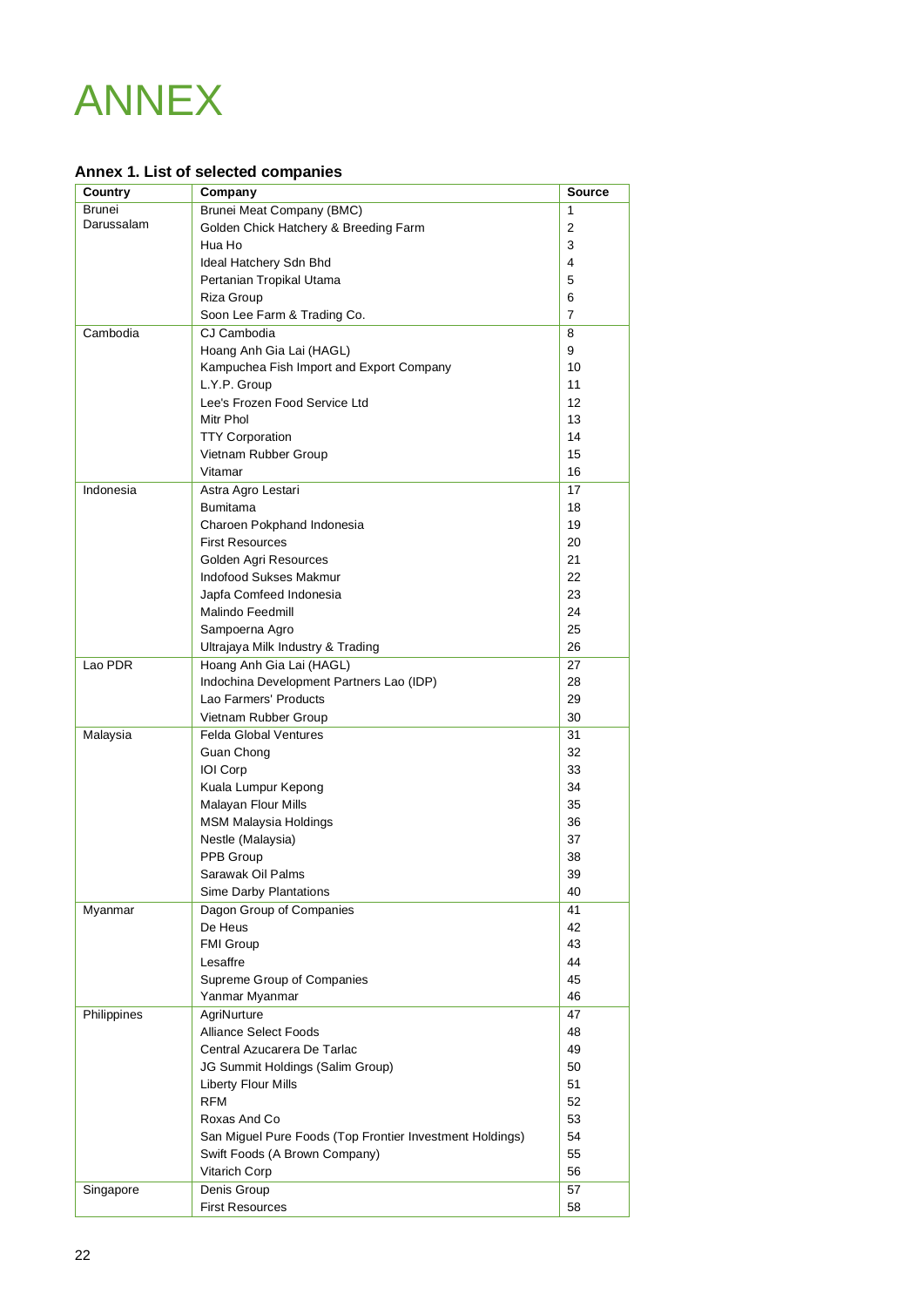|          | Golden Agri Resources                  | 59 |
|----------|----------------------------------------|----|
|          | Li Chuan Food Products Pte Ltd         | 60 |
|          | Musim Mas                              | 61 |
|          | Ocean Fresh                            | 62 |
|          | Olam                                   | 63 |
|          | Royal Golden Eagle (RGE) Apical        | 64 |
|          | Thong Siek Food Industry Pte Ltd       | 65 |
|          | Wilmar                                 | 66 |
| Thailand | Bangkok Ranch                          | 67 |
|          | <b>Charoen Pokphand Foods</b>          | 68 |
|          | <b>GFPT</b>                            | 69 |
|          | Kaset Thai International               | 70 |
|          | Khon Kaen Sugar Industry               | 71 |
|          | Khonburi Sugar                         | 72 |
|          | Sri Trang Agro-Industry                | 73 |
|          | Thai Union Frozen Products             | 74 |
|          | Thai Vegetable Oil                     | 75 |
|          | <b>Thaifoods Group</b>                 | 76 |
| Vietnam  | Hung Vuong                             | 77 |
|          | Lam Son Sugar                          | 78 |
|          | Minh Phu Seafood                       | 79 |
|          | Societe De Bourbon Tay Ninh            | 80 |
|          | Southern Seed                          | 81 |
|          | Tuong An Vegetable Oil JSC             | 82 |
|          | Viet Nam Dairy Products JSC (Vinamilk) | 83 |
|          | Vinacafe Bien Hoa JSC                  | 84 |